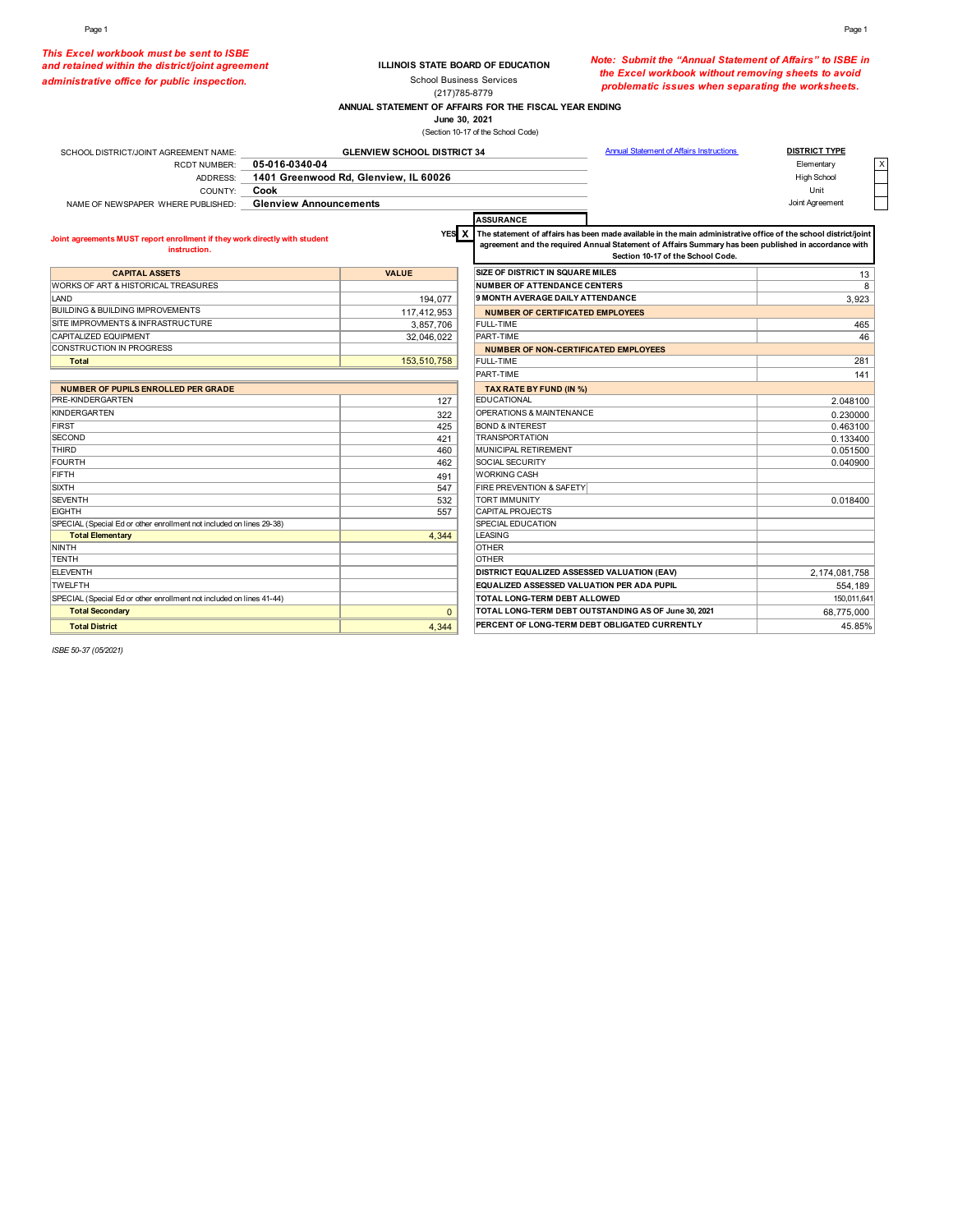## **STATEMENT OF ASSETS AND LIABILITIES AS OF JUNE 30, 2021**

|                                               |            | (10)        | (20)                        | (30)                | (40)           | (50)                                             | (60)                    | (70)                | (80)         | (90)                                   |
|-----------------------------------------------|------------|-------------|-----------------------------|---------------------|----------------|--------------------------------------------------|-------------------------|---------------------|--------------|----------------------------------------|
| <b>Description</b>                            | Acct<br>No | Educational | Operations &<br>Maintenance | <b>Debt Service</b> | Transportation | <b>Municipal Retirement</b><br>& Social Security | <b>Capital Projects</b> | <b>Working Cash</b> | Tort         | <b>Fire Prevention &amp;</b><br>Safety |
| <b>CURRENT ASSETS (100)</b>                   |            |             |                             |                     |                |                                                  |                         |                     |              |                                        |
| Cash (Accounts 111 thru 115)                  |            | 35,744,922  | 5,860,778                   | 4,950,397           | 4,527,801      | 1,848,938                                        | 50,584,851              | 2,031,382           | 657,679      | 390                                    |
| Investments                                   | 120        |             |                             |                     |                |                                                  |                         |                     |              |                                        |
| Taxes Receivable                              | 130        |             |                             |                     |                |                                                  |                         |                     |              |                                        |
| Interfund Receivables                         | 140        |             |                             |                     |                |                                                  |                         |                     |              |                                        |
| Intergovernmental Accounts Receivable         | 150        |             |                             |                     |                |                                                  |                         |                     |              |                                        |
| Other Receivables                             | 160        | 35          |                             |                     |                |                                                  |                         |                     |              |                                        |
| Inventory                                     | 170        | (24, 776)   | 93,744                      |                     |                |                                                  |                         |                     |              |                                        |
| Prepaid Items                                 | 180        |             |                             |                     |                |                                                  |                         |                     |              |                                        |
| <b>Other Current Assets</b>                   | 190        |             |                             |                     |                |                                                  |                         |                     |              |                                        |
| <b>Total Current Assets</b>                   |            | 35,720,181  | 5,954,522                   | 4.950.397           | 4,527,801      | 1,848,938                                        | 50,584,851              | 2,031,382           | 657.679      | 390                                    |
| <b>CURRENT LIABILITIES (400)</b>              |            |             |                             |                     |                |                                                  |                         |                     |              |                                        |
| Interfund Payables                            | 410        |             |                             |                     |                |                                                  |                         |                     |              |                                        |
| Intergovernmental Accounts Payable            | 420        |             |                             |                     |                |                                                  |                         |                     |              |                                        |
| Other Payable                                 | 430        |             |                             |                     |                |                                                  |                         |                     |              |                                        |
| Contracts Payable                             | 440        |             |                             |                     |                |                                                  |                         |                     |              |                                        |
| Loans Payable                                 | 460        |             |                             |                     |                |                                                  |                         |                     |              |                                        |
| Salaries & Benefits Payable                   | 470        |             |                             |                     |                |                                                  |                         |                     |              |                                        |
| Payroll Deductions & Withholdings             | 480        | (25, 117)   | 6,523                       |                     | 1.563          | 400                                              |                         |                     |              |                                        |
| Deferred Revenues & Other Current Liabilities | 490        |             |                             |                     |                |                                                  |                         |                     |              |                                        |
| Due to Activity Fund Organizations            | 493        |             |                             |                     |                |                                                  |                         |                     |              |                                        |
| <b>Total Current Liabilities</b>              |            | (25, 117)   | 6,523                       | $\mathbf{0}$        | 1,563          | 400                                              | $\mathbf{0}$            | $\mathbf{0}$        | $\mathbf{0}$ | $\mathbf{0}$                           |
| <b>LONG-TERM LIABILITIES (500)</b>            |            |             |                             |                     |                |                                                  |                         |                     |              |                                        |
| Long-Term Debt Payable                        | 511        |             |                             |                     |                |                                                  |                         |                     |              |                                        |
| <b>Total Liabilities</b>                      |            | (25, 117)   | 6,523                       | $\mathbf{0}$        | 1,563          | 400                                              | $\mathbf{0}$            | $\Omega$            | $\mathbf{0}$ | $\overline{0}$                         |
| Reserved Fund Balance                         | 714        |             |                             |                     |                |                                                  |                         |                     |              |                                        |
| Unreserved Fund Balance                       | 730        | 35,745,298  | 5,947,999                   | 4,950,397           | 4,526,238      | 1,849,338                                        | 50,584,851              | 2,031,382           | 657,679      | 390                                    |
| Investments in General Fixed Assets           |            |             |                             |                     |                |                                                  |                         |                     |              |                                        |
| <b>Total Liabilities and Fund Balances</b>    |            | 35,720,181  | 5,954,522                   | 4,950,397           | 4,527,801      | 1,849,738                                        | 50,584,851              | 2,031,382           | 657,679      | 390                                    |
|                                               |            |             |                             |                     |                |                                                  |                         |                     |              |                                        |

\* Above should match the amounts in the Annual Financial Report (AFR) on the "Assets-Liab" tab

| <b>Description</b>                     | Acct<br>No | (10)<br>Educational | (20)<br>Operations &<br>Maintenance | (30)<br><b>Debt Service</b> | (40)<br>Transportation | (50)<br>Municipal Retirement<br>& Social Security | (60)<br><b>Capital Projects</b> | (70)<br>Working Cash | (80)<br>Tort | (90)<br><b>Fire Prevention &amp;</b><br>Safety |
|----------------------------------------|------------|---------------------|-------------------------------------|-----------------------------|------------------------|---------------------------------------------------|---------------------------------|----------------------|--------------|------------------------------------------------|
| Change in cash position                |            |                     |                                     |                             |                        |                                                   |                                 |                      |              |                                                |
| Fiscal Year 21 - Cash and Investments  |            | 35.744.922          | 5,860,778                           | 4,950,397                   | 4,527,801              | 1,848,938                                         | 50,584,851                      | 2,031,382            | 657,679      | 390                                            |
| Fiscal Year 20 - Cash and Investments* |            | 41.397.656          | 2.359.242                           | 1.258.180                   | 4,345,682              | 2,007,499                                         | 2,910,473                       | 2,007,222            | 800,335      | 389                                            |
| Change in cash position                |            | (5,652,734)         | 3,501,536                           | 3,692,217                   | 182,119                | (158, 561)                                        | 47,674,378                      | 24,160               | (142, 656)   |                                                |

\*The prior year cash and investments can be found on prior year Annual Financial Report (AFR) on the "Assets/Liab" tab.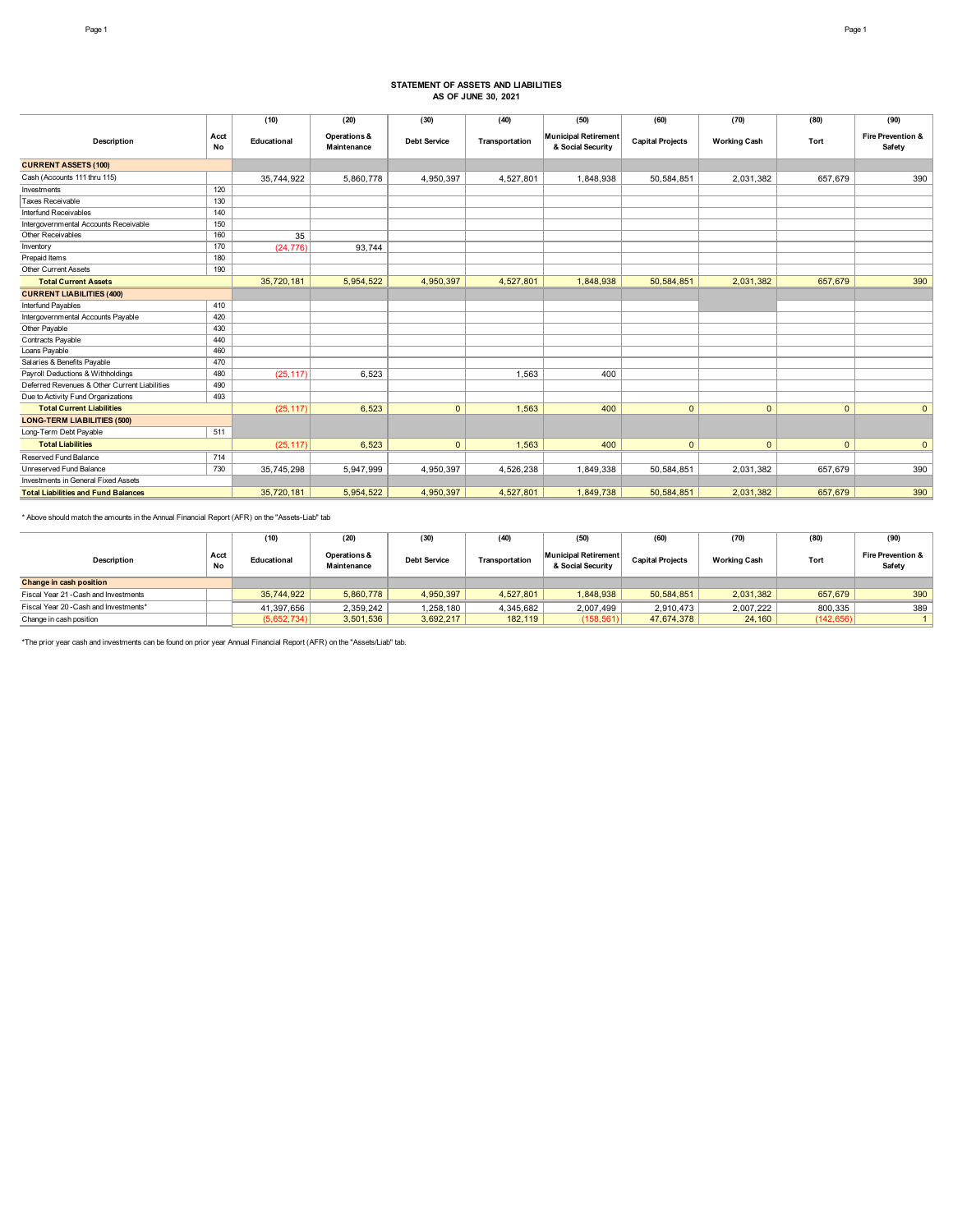### **STATEMENT OF REVENUES RECEIVED/REVENUES, EXPENDITURES DISBURSED/EXPENDITURES, OTHER SOURCES/USES AND CHANGES IN FUND BALANCE - FOR YEAR ENDING JUNE 30, 2021**

|                                                                                                                       |            | (10)         | (20)                        | (30)                | (40)           | (50)                                             | (60)                    | (70)                | (80)         | (90)                        |
|-----------------------------------------------------------------------------------------------------------------------|------------|--------------|-----------------------------|---------------------|----------------|--------------------------------------------------|-------------------------|---------------------|--------------|-----------------------------|
| Description                                                                                                           | Acct<br>No | Educational  | Operations &<br>Maintenance | <b>Debt Service</b> | Transportation | <b>Municipal Retirement</b><br>& Social Security | <b>Capital Projects</b> | <b>Working Cash</b> | Tort         | Fire Prevention &<br>Safety |
| <b>RECEIPTS/REVENUES</b>                                                                                              |            |              |                             |                     |                |                                                  |                         |                     |              |                             |
| <b>Local Sources</b>                                                                                                  | 1000       | 58,017,720   | 4,781,603                   | 6,853,321           | 2,313,462      | 1,965,087                                        | 15,457                  | 24,159              | 376,668      |                             |
| Flow-Through Received/Revenue from One District to Another<br><b>District</b>                                         | 2000       |              |                             |                     |                |                                                  |                         |                     |              |                             |
| <b>State Sources</b>                                                                                                  | 3000       | 2,992,323    | 1,591,576                   |                     | 1,824,985      |                                                  |                         |                     |              |                             |
| <b>Federal Sources</b>                                                                                                | 4000       | 4,915,667    |                             |                     |                |                                                  |                         |                     |              |                             |
| <b>Total Direct Receipts/Revenues</b>                                                                                 |            | 65,925,710   | 6,373,179                   | 6,853,321           | 4,138,447      | 1,965,087                                        | 15,457                  | 24,159              | 376.668      |                             |
| Rec./Rev. for "On Behalf" Payments                                                                                    | 3998       |              |                             |                     |                |                                                  |                         |                     |              |                             |
| <b>Total Receipts/Revenues</b>                                                                                        |            | 65,925,710   | 6,373,179                   | 6,853,321           | 4, 138, 447    | 1,965,087                                        | 15,457                  | 24,159              | 376.668      | $\mathbf{1}$                |
| <b>DISBURSEMENTS/EXPENDITURES</b>                                                                                     |            |              |                             |                     |                |                                                  |                         |                     |              |                             |
| Instruction                                                                                                           | 1000       | 49,772,861   |                             |                     |                | 1,009,769                                        |                         |                     |              |                             |
| <b>Support Services</b>                                                                                               | 2000       | 20,913,909   | 7,155,575                   |                     | 3,957,891      | 1,113,323                                        | 8,505,115               |                     | 519,324      |                             |
| <b>Community Services</b>                                                                                             | 3000       | 124,745      |                             |                     |                | 157                                              |                         |                     |              |                             |
| Payments to Other Districts & Govt Units                                                                              | 4000       | 766,554      |                             |                     |                |                                                  |                         |                     |              |                             |
| <b>Debt Services</b>                                                                                                  | 5000       |              |                             | 4,569,385           |                |                                                  |                         |                     |              |                             |
| <b>Total Direct Disbursements/Expenditures</b>                                                                        |            | 71,578,069   | 7, 155, 575                 | 4,569,385           | 3,957,891      | 2, 123, 249                                      | 8,505,115               |                     | 519,324      | $\mathbf{0}$                |
| Disb./Expend. for "On Behalf" Payments                                                                                | 4180       | $\Omega$     | $\Omega$                    | $\Omega$            | $\Omega$       | $\Omega$                                         | $\Omega$                |                     | $\mathbf{0}$ | $\mathbf{0}$                |
| <b>Total Disbursements/Expenditures</b>                                                                               |            | 71,578,069   | 7, 155, 575                 | 4,569,385           | 3,957,891      | 2, 123, 249                                      | 8,505,115               |                     | 519,324      | $\mathbf{0}$                |
| Excess of Direct Receipts/Revenues Over (Under) Direct<br>Disbursements/Expenditures                                  |            | (5,652,359)  | (782, 396)                  | 2,283,936           | 180,556        | (158, 162)                                       | (8,489,658)             | 24,159              | (142, 656)   | 1                           |
| <b>Other Sources of Funds</b>                                                                                         | 7000       |              | 4,371,153                   |                     |                |                                                  | 56,164,036              |                     |              |                             |
| <b>Other Uses of Funds</b>                                                                                            | 8000       |              |                             |                     |                |                                                  |                         |                     |              |                             |
| <b>Total Other Sources/Uses of Funds</b>                                                                              |            | $\mathbf{0}$ | 4,371,153                   | $\mathbf{0}$        | $\mathbf{0}$   | $\Omega$                                         | 56, 164, 036            | $\mathbf{0}$        | $\mathbf{0}$ | $\mathbf{0}$                |
| Excess of Receipts/Revenues & Other Sources of Funds (Over/Under)<br>Expenditures/Disbursements & Other Uses of Funds |            | (5,652,359)  | 3,588,757                   | 2,283,936           | 180,556        | (158, 162)                                       | 47,674,378              | 24,159              | (142, 656)   |                             |
| Beginning Fund Balances - July 1, 2020                                                                                |            | 41,397,657   | 2,359,242                   | 2,666,461           | 4,345,682      | 2,007,500                                        | 2,910,473               | 2,007,223           | 800,335      | 389                         |
| Other Changes in Fund Balances Increases (Decreases)                                                                  |            |              |                             |                     |                |                                                  |                         |                     |              |                             |
| Ending Fund Balances June 30, 2021                                                                                    |            | 35,745,298   | 5,947,999                   | 4,950,397           | 4,526,238      | 1,849,338                                        | 50,584,851              | 2,031,382           | 657,679      | 390                         |

\* This tab should match the amounts in the Annual Financial Report (AFR) on the "Acct Summary" tab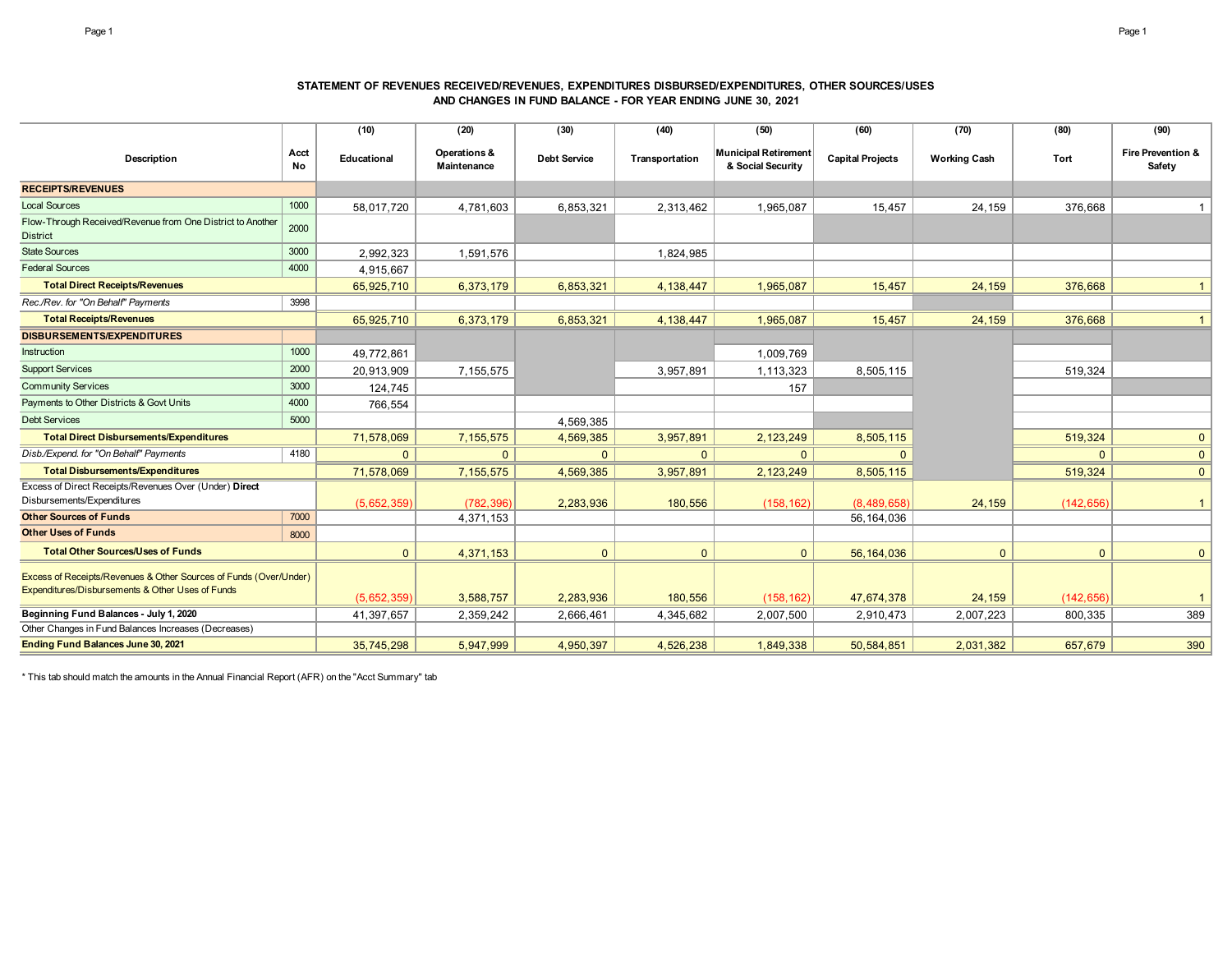#### **ANNUAL STATEMENT OF AFFAIRS SUMMARY FOR FISCAL YEAR ENDING JUNE 30, 2021**

#### *The summary must be published in the local newspaper.*

Copies of the detailed Annual Statement of Affairs for the Fiscal Year Ending June 30, 2021 will be available for public inspection in the school district/joint agreement administrative office by December 1, annually. Indi

| <u>וקדפור</u><br>20100 | 140 <sub>1</sub><br>60026<br><b>Glenview</b><br>i Rd.<br>anwoog. | 998-5000 | מום הה<br>٠nn |
|------------------------|------------------------------------------------------------------|----------|---------------|
| School Distri<br>.     | aress<br>.                                                       |          |               |

Also by **January 15, annually** the detailed Annual Statement of Affairs for the **Fiscal Year Ending June 30, 2021**, will be posted on the Illinois State Board of Education's website@ **www.isbe.net.**

SUMMARY: The following is the Annual Statement of Affairs Summary that is required to be published by the school district/joint agreement for the past fiscal year.

**Statement of Operations as of June 30, 2021**

|                                                     |      | Educational | Operations &<br>Maintenance | <b>Debt Services</b> | Transportation | Municipal<br>Retirement/Social<br>Security | <b>Capital Projects</b> | Working Cash | Tort    | Fire Prevention &<br>Safety |
|-----------------------------------------------------|------|-------------|-----------------------------|----------------------|----------------|--------------------------------------------|-------------------------|--------------|---------|-----------------------------|
| <b>Local Sources</b>                                | 1000 | 58.017.720  | 4.781.603                   | 6.853.321            | 2.313.462      | 1.965.087                                  | 15,457                  | 24,159       | 376,668 |                             |
| Flow-Through Receipts/Revenues from One District to | 2000 |             |                             |                      |                |                                            |                         |              |         |                             |
| <b>Another District</b>                             |      |             |                             |                      |                |                                            |                         |              |         |                             |
| State Sources                                       | 3000 | 2,992,323   | 1,591,576                   |                      | 1,824,985      |                                            |                         |              |         |                             |
| <b>Federal Sources</b>                              | 4000 | 4.915.667   |                             |                      |                |                                            |                         |              |         |                             |
| <b>Total Direct Receipts/Revenues</b>               |      | 65,925,710  | 6,373,179                   | 6,853,321            | 4,138,447      | 965,087                                    | 15,457                  | 24,159       | 376,668 |                             |
| <b>Total Direct Disbursements/Expenditures</b>      |      | 71.578.069  | 7.155.575                   | 4,569,385            | 3.957.891      | 2.123.249                                  | 8.505.115               |              | 519,324 |                             |
| Other Sources/Uses of Funds                         |      |             | 4.371.153                   |                      |                |                                            | 56.164.036              |              |         |                             |
| Beginning Fund Balances - July 1, 2020              |      | 41.397.657  | 2,359,242                   | 2,666,461            | 4.345.682      | 2.007.500                                  | 2.910.473               | 2.007.223    | 800,335 | 389                         |
| Other Changes in Fund Balances                      |      |             |                             |                      |                |                                            |                         |              |         |                             |
| Ending Fund Balances June 30, 2021                  |      | 35.745.298  | 5,947,999                   | 4,950,397            | 4,526,238      | 1.849.338                                  | 50.584.851              | 2.031.382    | 657,679 | 390                         |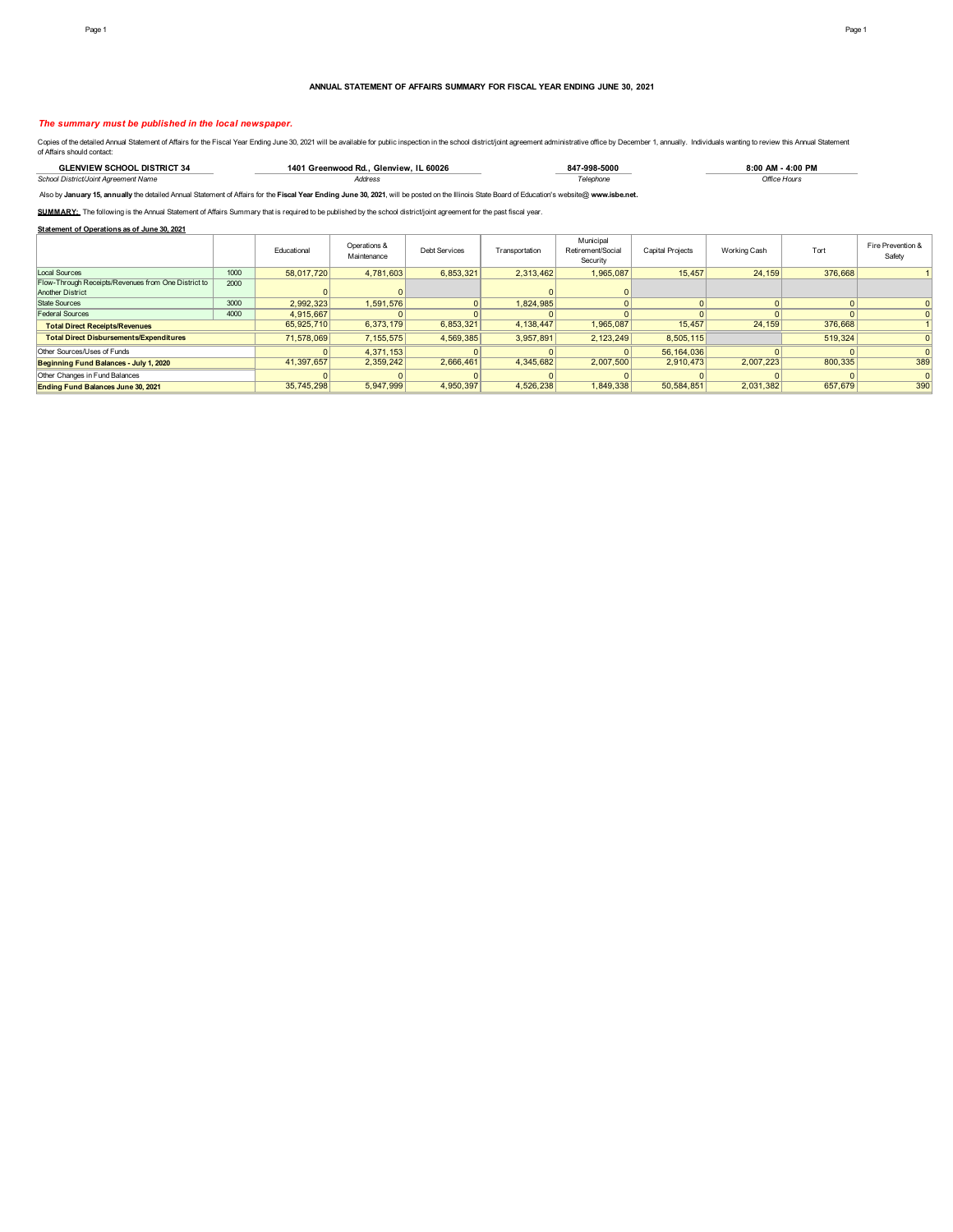*This listing must be published in the local newspaper, sent to ISBE, and retained within your district/joint agreement administrative office for public inspection.*

GLENVIEW SCHOOL DISTRICT 34 05-016-0340-04

### **GROSS PAYMENT FOR CERTIFIED PERSONNEL**

| Salary Range: Less Than \$25,000 | Salary Range: \$25,000 - \$39,999 | Salary Range: \$40,000 - \$59,999 | Salary Range: 60,000 - \$89,999  | Salary Range: \$90,000 and over |
|----------------------------------|-----------------------------------|-----------------------------------|----------------------------------|---------------------------------|
| BOZEK, VERA D                    | <b>BUCHTA, JENNIFER</b>           | AGOS, SOPHIA                      | ADAMS, JESSICA NOELLE            | ABRAM, DIANE M                  |
| BRAFMAN, RIMMA                   | GRUBBA, KATHERINE A               | AL-BASIT, KATHLEEN                | ADESUYI-DADA, DEWANNA S          | ALLEN, ELIZABETH D              |
| CARLSON, OLGA                    | HAGESTAD, MAURA A                 | ANDERSON, KRISTINA M              | ALLEY, NATASHA                   | AMADEN, KARIN L                 |
| CHOI, LOIS                       | KAISER, ELLIE                     | BAY, CHRISTINE D                  | ALONZI, MARY S                   | ANDREWS, PAULETTE               |
| COHEN, DEBORAH S                 | KOOB, MARISA L                    | BERGSTROM, JENNIFER C             | ANSELMO, GEENA M                 | ARONOW, NATALIE A               |
| CONLON, GRETCHEN                 | LOWDERMAN, LAURA                  | BERKOWSKY, MEGHAN                 | ANTZIS, LISA S                   | ASTORINO, ELISSA C              |
| DELMONICO, MICHELE J             | MCINERNEY, KAYLEIGH               | <b>BINDER, ROBERT</b>             | ATLAS, RACHEL F                  | BECK, KATHLEEN M                |
| FEYERER, NORA A                  | NOWICKI, KATHERINE A              | CASAROTTO, BLAIR                  | BABCOCK, KIM ANDREW              | BELL, SUSANNE E                 |
|                                  |                                   |                                   |                                  |                                 |
| FRIEDMAN, JENNIFER M             | POWERS, KIMBERLY                  | COKER, CASEY                      | <b>BAILEY, COLIN</b>             | BERLIN, JUDITH E                |
| GARDNER, EILEEN                  | ROTHSCHILD, ALLISON E             | CORTES, MILDRED                   | BAILEY, NAOMI E                  | BEYER, SABINA                   |
| GARSON, GIANNA                   | SHAPIRO, KELSEY                   | CROWS, CAREY                      | BALDAZO, MARCOS M                | <b>BIRSA, BETH M</b>            |
| GEISER, LINDA                    | SHIMP, BAILEY                     | CUARESMA, JESSICA                 | BANAS, DAVID G                   | BOLOTIN, LINDA M                |
| GELWICKS, AMANDA                 | TERRANOVA, LISA M                 | CUTLER, TROY                      | <b>BANSBERG, CLAIRE</b>          | BROWN, MELISSA APPEL            |
| GOTTFRIED, GAYLE L               | WILSON, AMY                       | CYZ, JACQUELINE A                 | BARAD, JULIE                     | BROWN, REBECCA J                |
| KAMINSKI, MEGAN T                |                                   | DALLOW, SARA                      | <b>BARRY, KRISTINA</b>           | CACERES, KRISTIN M              |
| KASER, KATHERINE                 |                                   | ELKIND, MARINA                    | BAUER, JENNA L                   | CARTER, KATHLEEN M              |
| KEDJIDJIAN, EVAN                 |                                   | EVANS, TALIA                      | BEAUREGARD, LEANNE E             | CHAMPNEY, KRISTY                |
| KOLIATSIS, ALEXIA                |                                   | FINER, EDEN A                     | BERGERON, JENNIFER K             | CHIN, MEGAN                     |
| KRAVITZ, SUSAN                   |                                   | FOLEY, MELANIE                    | BERGMANN, LAILA                  | CIURUS MAJOR, GENEE             |
| LAPKUS, JESSICA M                |                                   | <b>GALLE, ARIANA</b>              | BERLAGE, FAYE                    | CLARKE, SUSAN P                 |
| LARENAS, STEVEN F                |                                   | <b>GLASSNER, ROBERT D</b>         | BILLER, CECILIA J                | CONSIDINE, KIRSTEN J            |
| LAWLER, MADELINE                 |                                   | <b>GREENBERG, DINA</b>            | BORKOWSKI, EMILY T               | CZERWIONKA, KATHLEEN L          |
| LIND, CATHERINE C                |                                   | GRIEVE, RACHEL ASTA KECK          | <b>BOSCO, LAUREN P</b>           | DAUERNHEIM, ALISON              |
| LONG, KRISTINA                   |                                   | HAMMER, DANIEL                    | <b>BRADLEY, LEIA M</b>           | DAVIDSON, RACHEL S              |
| MAJOR, LINDSAY                   |                                   | HENRY, EMILY M                    | <b>BRATKO, KACIE M</b>           | DELLI, DANE A                   |
| NELSON, ANNA M                   |                                   | HOCHMAN, HALEY ROSE               | BRONSKI, JENNIFER E              | DIBIASO, WENDY M                |
| NELSON, ELIZABETH A              |                                   | HOFFMAN-JUNK, MEGAN               | BROTTMAN, SAMANTHA               | DOBIAS, SUSAN M                 |
|                                  |                                   |                                   |                                  |                                 |
| OLSON, KAREN                     |                                   | JASON, SALENA                     | BROWN, AMI M                     | DOETSCH, CARYL C                |
| PALYS, ERIKA                     |                                   | JOHNSON, ERICA                    | BRYNWOOD, CARYN                  | DORKEN, KEVIN M                 |
| PORTER, KATHERINE                |                                   | JONES, VALERIE                    | BURGETT, EMILY E                 | DORKEN, LINDA M                 |
| RASCON, LOLA                     |                                   | KAYMAN, ABIGAIL S                 | <b>BURNS, KATHLEEN</b>           | DOWNEY, LISA M                  |
| REINISCH, LORY D                 |                                   | KEARNS, EMMA C                    | <b>BUS, EMILY</b>                | DUEL, SUZANNE E                 |
| SAMUELIAN, EDWARD P              |                                   | KROEZE, KRISTIN M                 | CAPLAN PIERCE, MARA B            | DZIANOTT, MAREK                 |
| SCHMITZ, ELLEN                   |                                   | LEE, JASON                        | CAPUTO, NINA                     | EHRESMAN, ANDY L                |
| SCHOBER, LINDA C                 |                                   | LEVIN, SARAH L                    | CARACCI, ELEANORA                | EISEMAN, SAMANTHA R             |
| SEDIN, ELIZABETH T               |                                   | LUCAS, AMANDA L                   | CARDENAS, DEYANIRA               | ENGLE, BRIAN M                  |
| STOETERAU, MANJOO                |                                   | MAGID, STEPHANIE M                | CARLIN, JULIE A                  | FISCHER, JEREMY L               |
| VACCARO, LINDA                   |                                   | MAZZA, ANTHONY R                  | CARLSON, RACHAEL C               | FRIEDMAN, ERIK D                |
| VEDDER, DAVID O                  |                                   | MCNALLY, CAITLYN                  | CARNEHL, BENJAMIN K              | FUNKE, LISA M                   |
| WEINTRAUB, ELIZABETH             |                                   | MINDEN, HANNAH E                  | CASTANEDA, SAUL                  | GEAN, LAURA J                   |
| YU, KE-WEI                       |                                   | NITTI, FLORINDA F                 | CEPRNICH, NATALIE L              | <b>GERAGHTY, MARY P</b>         |
|                                  |                                   | PINGLEDIS, JENNIFER               | CHOO, JUNG                       | GRECO, AMY                      |
|                                  |                                   | POLLAN, NICOLE                    | CHOW, KATIE M                    | <b>GROSSMAN, RACHEL B</b>       |
|                                  |                                   | PURELKU, ELZA                     | CHRUL, MICHELLE B                | GUINAN, JILLIENNE               |
|                                  |                                   | QUINTANA, MICHELLE                |                                  |                                 |
|                                  |                                   | RICCI, KATHRYN E                  | CHUN, MICHELLE M<br>CISKE, DANAE | HAMILTON, KATHLEEN A            |
|                                  |                                   |                                   |                                  | HAUSMAN, VALERIE N              |
|                                  |                                   | ROBINETTE, KATHRYN A              | COLLINS-DOWDEN, MICHAEL J        | HENNING, SARA K                 |
|                                  |                                   | SAVAGE, RACHEL                    | CONE, KRISTEN G                  | HENRY, PENNY A                  |
|                                  |                                   | SHULTZ, EMILY                     | CRANE, KATRINA H                 | HOEFT, PATRICK M                |
|                                  |                                   | STOLAR, JOSIP                     | DAHLQUIST, MALLORY J             | HOPKINS, HEATHER M              |
|                                  |                                   | THOMASSON, MARGARET ROSE K        | DAHMER, KAITLYN                  | KAIZ, JASON M                   |
|                                  |                                   | TOMPKINS, TARANEH L               | DANNO, DANIELLE                  | KALKOUNOS, KATEY M              |
|                                  |                                   | VERACHTERT, ELIZABETH             | DAVIES, ERIKA                    | KELLEY, SEAN M                  |
|                                  |                                   | WEC, GABRIELA                     | DERNULC, HEATHER A               | KELLEY, TRACEY M                |
|                                  |                                   | WELSH, SHANNON M                  | DIAZ, CHANTAL                    | KENNEALLY, GERI A               |
|                                  |                                   | WERNETTE, ANGELINA N              | DORAN, DANA A                    | KIM. JOANNE HJ                  |
|                                  |                                   | WILK, ALEXIS M                    | DREYER, AMY C                    | KIM, RAQUEL A                   |
|                                  |                                   | WILKERSON, NICOLE                 | DUNHAM, JOSHUA                   | KOLBER, DAVID E                 |
|                                  |                                   | WILSON, JOBETH C                  | DURNING, KRISTEN P               | KORITA, DIONNE B                |
|                                  |                                   |                                   | ENGELMAN, MARY ELIZABETH         | KUBIT, HEATHER A                |
|                                  |                                   |                                   | FASANELLA, RENEE C               | LAGOS, CHRISTINE I              |
|                                  |                                   |                                   | FECAROTTA, MICHELE K             | LAPPING, KARYN B                |
|                                  |                                   |                                   | FEIGER, MELISSA L                | LARSON-HOYE, LISA A             |
|                                  |                                   |                                   | FELMAN, JENNIFER ROSEN           | LEINBACH, BRUCE A               |
|                                  |                                   |                                   |                                  |                                 |
|                                  |                                   |                                   | FREDERICK, AMY                   | LEIRAN, HARMONY C               |
|                                  |                                   |                                   | FREELEY, MEGAN L                 | LEISTER, PAMELA J               |
|                                  |                                   |                                   | FREER, MANDY L                   | LEWIS, NICOLE J                 |
|                                  |                                   |                                   | FREIDAG, MARGARITA C             | MAHONEY, CLARE C                |
|                                  |                                   |                                   | FRIED, JAMIE G                   | MARIANO, DOMINIC S              |
|                                  |                                   |                                   | FRUTIG, YELENA                   | MATZKIN, ELLEN B                |
|                                  |                                   |                                   | GARGULA, HAYLEY                  | MCINTYRE, SHARON M              |
|                                  |                                   |                                   | GEBHARDT, SARAH                  | MILLER, ERIC M                  |
|                                  |                                   |                                   | GINIS, EMMANUEL G                | MORRIS, JEFFREY L               |
|                                  |                                   |                                   | GINIS, EVA N                     | NATHAUS, ELISABETH D            |
|                                  |                                   |                                   | GLEYZER, MONICA                  | NAULTY, ELIZABETH               |
|                                  |                                   |                                   | GLIM, ZACHARY P                  | NEKOLA, LAURA L                 |
|                                  |                                   |                                   | GORSKI DUARTE, SYLVIA G          | NELSON, JENNIFER L              |
|                                  |                                   |                                   | GRADY, ESTEFANIA                 | NITZ, DARYL A                   |
|                                  |                                   |                                   | <b>GRAMMAS, DINA</b>             | NOONAN, AMY H                   |
|                                  |                                   |                                   |                                  |                                 |

GRANROS, LAURA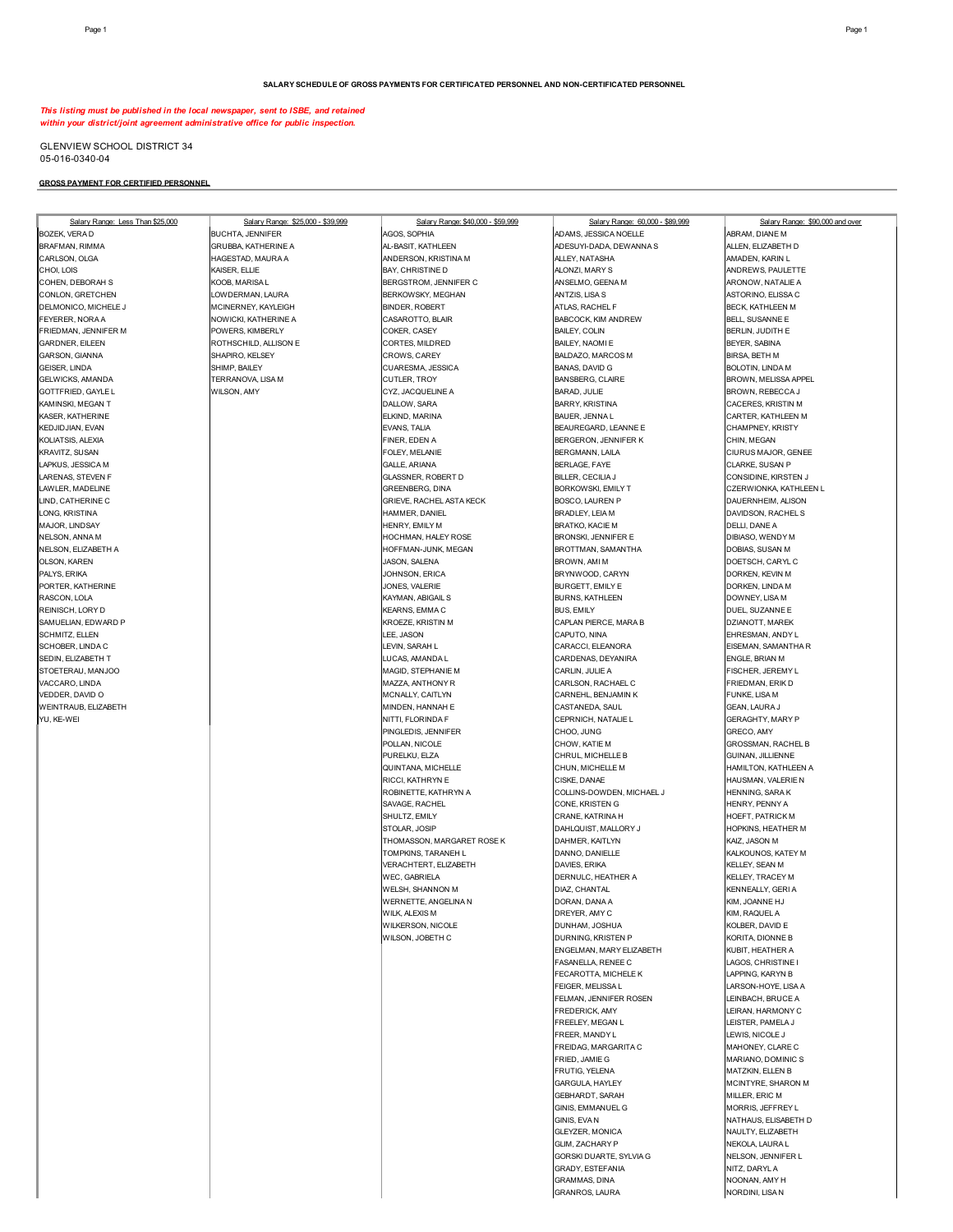Page 2 Page 2

GREENBERG, KRISTIN N<br>GREENE, ALLISON H<br>COONNOR, EMILY L GREENE, ALLISON H O'CONNOR, EMILY L<br>GREINER, SHERYL L<br>PLESZKUN, ELIZABET PLESZKUN, ELIZABETH T GRODECKI, KATHRYN **POLONSKY, DANIEL GEROPECKI, KATHRYN**<br>GLIST CAROLINE POULAKOS, PAULINE GUST, STEPHANIE PRAWER-STOCK, MELINDA J HA, SEUNG-HEE PUETZ, PATRICIA H HAGIST, CECILIA RASOF, ELLEN G HALPERIN, LAUREN M<br>HANSON MARNI MERINDI SELLE REANDON T HAN BRANDON T HARNER, KEVIN RICHARDS, SARAH RICHARDS, SARAH RICHARDS, SARAH RICHARDS, SARAH RICHARDS, SARAH RICHTER, MARK A HARVEY, KATHRYN **ROBERTS, PRESTON L** MARWELL, SARA RODE, MARTHA<br>HATFIELD, KRISTA NATURE ROSS-MERIDITH AN AN ELECTRIC MUSIC CONTROL IN THE RESERVED ON A ROSS-MERIDITH, NANETTE LARENT MUSIC CONTROL IN THE RESERVED O<br>HAWES, JESSICA MARIA ROTTMAN, FRANK JAMES HAWES, JESSICA M **ROTTMAN, FRANK JAMES**<br>HEGER, STACEY L SALKOVER, SANDRA L HEILWAGEN, COLLEEN LETTER SARASIN, KAREN JERUS DE SARASIN, KAREN JERUS DE SCHWARTZWALD, HENDERSON, JENNIFER J<br>HOCK, JULIE C<br>SHEFLER, STEFANIE .<br>SHEFLER, STEFANIE<br>SHEIN, MERLE HOERR, GRANT<br>HOFFER, ADRIENNE SHEIN, MERLE SHINER, DINA J SHINSKY, BARRIE A HOGAN, JODIE M SILVERMAN, MATTHEW A **HOGG, COLLEEN M** SO, AUDREY C<br>HOURICAN, CLARE B SPRECKMAN, S SPRECKMAN, SUSAN L HOWARD, ANGELA M SPYCHALSKI, AMANDA HOYLAND, MARY D STERN, FELICIA B **INNOTTI, LAURA K STEWART, SELENE M IKHNANA, STELLA STORRIE, ESTHER** JANSEN, DAWN L SZELES, NATALIE JOAQUIN, MA. AURORA TAPIA, MARY K JOHNSON, JUSTIN<br>JORGENSON, JENNIFER A<br>JORGENSON, JENNIFER A KAISER, EVE TROWBRIDGE, KATRINA K<br>KALTAKIS. ANASTASIA TROWBRIDGE, KATRINA KALTAKIS. ANASTASIA VAN SOMEREN SMITH, ELLEN MARTAN, HAYRIYE GUZIN VENA, HELENA<br>KAWA, JENNIFER A VOGEL, MATTH **KAWA, JENNIFER A VOGEL, MATTHEW D<br>KEEFE, MEGAN M** WADE, MARGARET J .<br>WADE, MARGARET J<br>WALSH, LISA HILD .<br>WEISBART, VICTORIA M<br>WITTE, MARY E **KIM, ELIZABETH WOLFE, PATRICIA J<br>KIM, JEANNE HARRY WORKER, JUDITH G** XIM, JEANNE<br>KIRSCH, AMANDA YADAYA, NANDITA .<br>ZELLMANN, SCOTT D KONIECZKA, KATHRYN M ZELLMANN, SCOTT<br>KOWALKE, ALYSE M ZIMMER, SUSAN R

.<br>HOFFER, ADRIENNE S<br>HOFFMAN, CRAIG

**HOGENDORP, MELISSA L** 

**JORGENSON, JENNIFER A** 

KELEHER, JESSICA<br>KELLER, ALISON

KIERONSKI, JASON S<br>KIM, ELIZABETH

KOWALKE, ALYSE M KRUEGER, ALISSA M KUDIA, ANTHONY T LAFFERTY, CHALICE E LANDSMAN, MARLA J LAPPE, ERIN E LATTANZIO, DOREE J LAWRIW, KEELEY LEE, ALEXANDRIA LEVING, ELLEN U LEY, ELIZABETH R LEY, JOHN D LIALIOS, XRESONTHY LINDELL, CORTNEY R LINDSTROM, LAURIE L LINN, BRITTANY LORD, KELLY A LUEDER, COLLEEN LUNDGREN, ELIZABETH A MACDONALD, HEATHER MADSEN, JAMIE S MAHONEY, ASHLEY S MALATESTA, KENNETH A MALNOR, CAROLINE MARCOTTE, LORIANNE M MARFISE, KELLY L MARGOLIS, EVA M MARKOWSKI, LAURA MARSH, KATHRYN MAYER, ANDREW R MCCARTHY, ELIZABETH MEISTER, KARIN MERKEY, MOLLY E MERVIS, SARA MIES, KATIE E MILLER, ELIZABETH K MILLER, KRISTI L MITAS, ANASTASIA D MONTI, BRENDA MOON, KATRINA A MORAN, MEGAN MORGAN, KATHERINE MORLEY, MARY KATHRYN MUNOZ-VOEGTLE, MARIA MUSSLEWHITE, SUSAN A NANAVATI, PAYAL K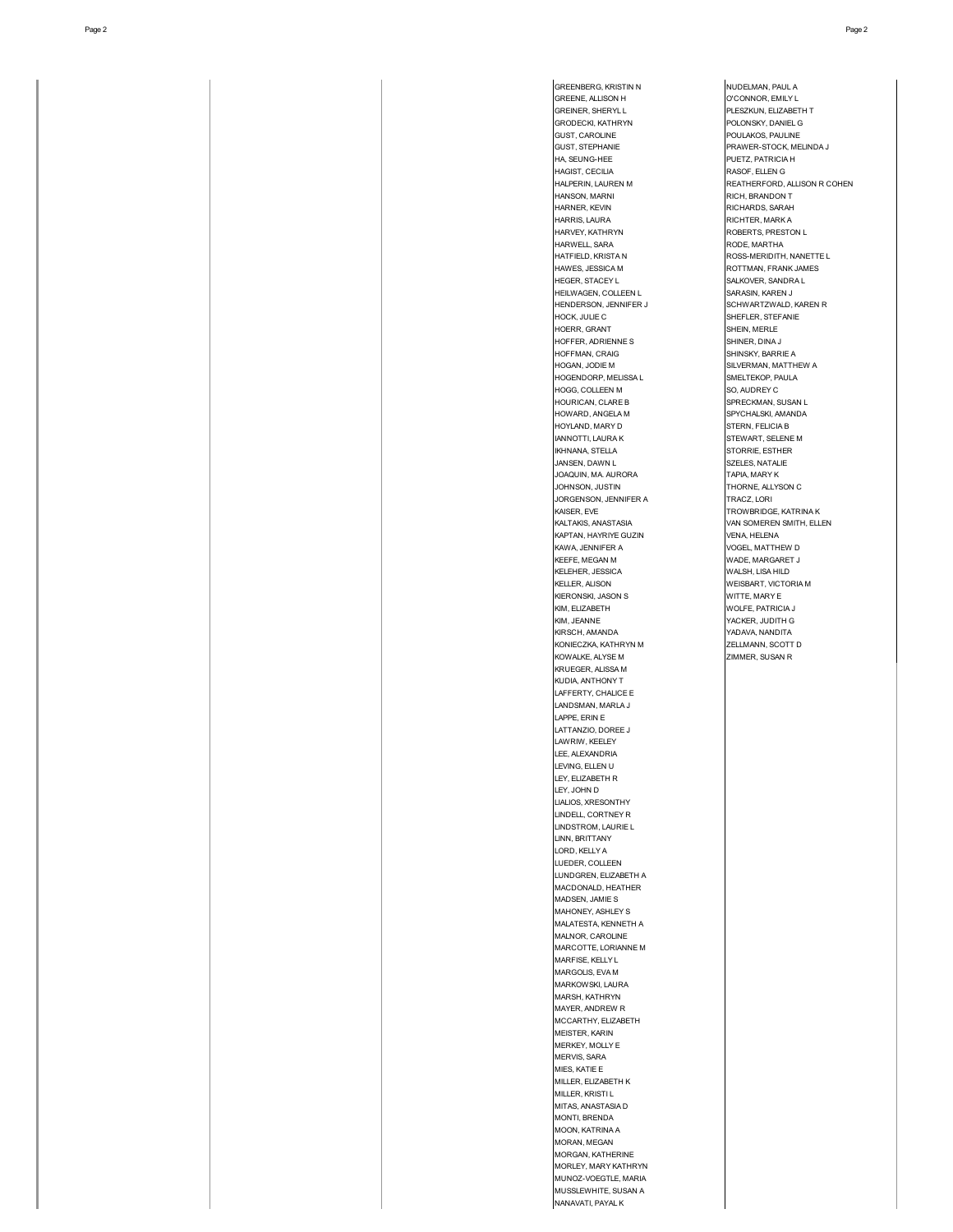NUETZMANN, MORGAN T O'HARA, KELLY A O'MALLEY, MAUREEN D O'SULLIVAN, COURTNEY OBEDIAH-BERLIN, NINA ORBON, KATHRYN A ORMAN, MOLLY R ORONI, LAURA M OSBORNE, ANNE F OSTMAN, MICHELLE L PAGAC, DAVID L PAOLELLA, MEREDITH PARKER, JENNIFER B PARTAKER, ERIN G PARTYKA, JULIE LYNN PENZENIK, JENNIFER PEREZ, RAMON PERONA ALBRECHT, MAILA PETERSON, KALEY PICCIRILLO, CHRISTINA L PICKEREL, TRACY G PIECZONKA, DIANA PINSON, AMY K POKORA, CARLISSA F POLADIAN, ANI R PRESSLAK, AMANDA L PRIVITERA, MARLA M PUCCIARELLO, KYLE QUIROGA, CYNTHIA AIDA RAZA, ZAHRA L REITMAN, HEIDI S RICHARDSON, SANDRA RISTOW, DAVID RODRIGUEZ, OSCAR ROSS, ERIN H ROY, ANDREW S RUSSELL, DREW C SANDIFORD, MARGARET SCHACK, JENNIFER I **SCHILTZ, GRETCHEN R** SCHMIDT, KATHARINE SERVE, TRACEY A SHAHBAZ, ILBRA SHARE, SARAH SHEBESTA, HANNAH L SHELLARD, DEBORAH SHONK, CARRIE E SIEGEL, JODY SILBERMAN-RISSIEN, BRITTANY B SILCROFT, CARLY SILVER, ARI M SIMO, REBECCA A SKOGSBAKKEN, KELLY T SLATER, TAMARA SMALLWOOD, MARISSA N SMITH, SUSAN C SPINA, CARLY M STAHL, KAILYN STANTON, KATHLEEN STANTON, MAURA STELLA, KARI STOKES, MICHAELA STOLTZ, EDWARD F STREJC, LAURA B STRENING JR, MICHAEL C STROPE, ANDREA SULAK, LISA D SWANSON, EMILY K SWINNEY, ERICA TRESP, ANDREA TRIBBETT, EMILY TRIPPLE, JULIANNE L UBIK, ASHLEY UHLER, LILLIAN Z VENGAZO, CAROLINE VICKERS, LARA VIRLAS, ALEXANDRA M VITACCO, MATTHEW J VON DE BUR, KRISTINE WALSH, CHRISTINA WARD, AMY R WARD, EMILY WARREN, CINDY M WEALE, SARAH K WEINZIERL, MEGAN T WETTERMAN, AMANDA E WHITE, AMANDA R WHITFORD, JEAN M WILEY, CAROLINE WILHELM, KATHERINE C WILKINS, AARON J WILLIAMS, CARY M WILSON, STEVEN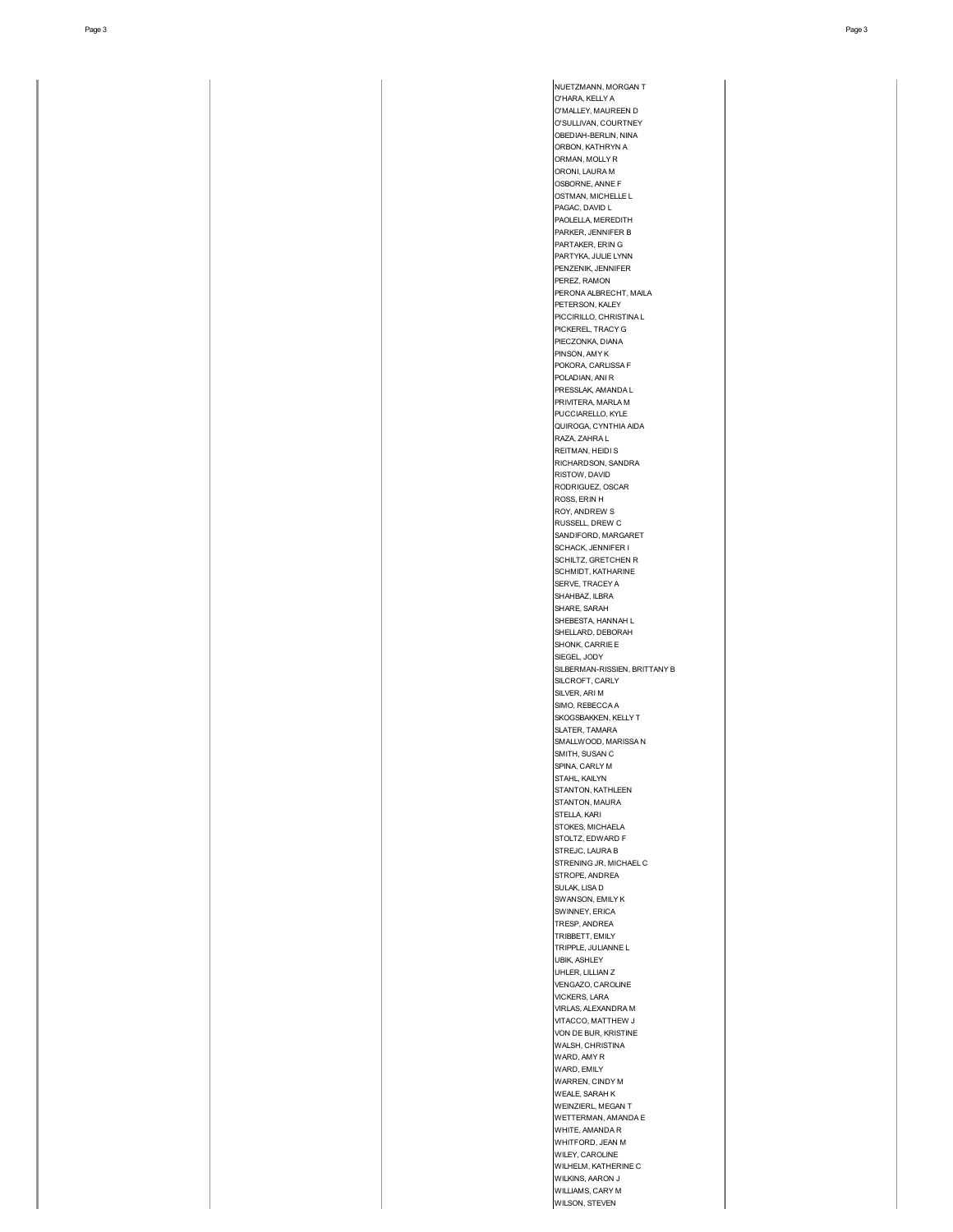### **GROSS PAYMENT FOR NON-CERTIFIED PERSONNEL**

Salary Range: Less Than \$25,000 Salary Range: \$25,000 - \$39,999 Salary Range: \$40,000 - \$59,999 Salary Range: \$60,000 and over<br>ADAMS, ASHLEY ALVIZU, GUY GALVIZU, GUY GALVIZU, GUY GALVIZU, GUY GALVIZU, GUY GALVIZU, GUY GALV ALEXANDER, MADILYN BALOS, OVIDIU ANGHEL, MARIN AVILA, ARMANDO ALMBURG, LYNN BALOSJURA, RODICA ANGHEL, VERNONICA BOCZEK, JULIE A ANNOTTI, JODY ANN BOLOGA, MONTORIA BRITO, ALMA BRITO, ALMA CLEVELAND, KIMBERLY A<br>ARELLANO, MARIA MONICA BORGES, FRANCISCO E. CHALFIE, DANIELLE CONNER, ROBERT CONNER, ROBERT ARROYO, ILEANA BRANKIN, GAYLE CHAVEZ, ELIZABETH CONWELL, KELLY D **ARVANITIS, NATALIE H** BALLAS, SANDY CALINI, MADALINA CONNOLLY, MAUREEN SANDY ESHO, RITA BARRON, SARA K GARA GARA CORONEL, ALFONSO CORONEL, ALFONSO GRAY, ERNEST H<br>BASGALL JENNIFER CORTES BERNADETTE CRITE CRIZ HUMBERTO HACKETT LAUREN BENO, MIRANDA COWGILL, DIANE DIMARCO, AMINA JANUS, KELLEE BERENS, ELAINE M CRISAN, MARIA DINIELLO, GABRIELA KABAT, NANCY A BETHEL, BRIANNA DAHMER, SUZANNE C DRAGOIU, MARIA KAGAN, VERONICA BETSOLEIMAN, SANDRA J DE LOS REYES, LUALHATI S DURAN, MYRIAM E KARAGIANES, ELLE BEYER, PATRICIA DEGUZMAN, GILLIAN DURAN, NICOLAS KEDJIDJIAN, CATHERINE BIDIREL, CARMEN MICHELLE DEMOS, BARBARA FEIT, ANTHONY KOPEC, SUZANNA D BLAZEJOWSKI, NICOLE DOMUTZ, JUDITH M FEITLICH, MARIA Z KUNETKA-WEST, ANDREA BODEA, RAMONA DREBOS, GEORGIA FORD, LAURIE B LEEN, KATHLEEN BOHN, SHARON D ECHEVERRIA, MARTHA E GALVAN, ANTONIO LIRA LOCOCO, GIANNA enale and the enable of the enable control of the enable of the enable of the enable of the enable of the enable of the enable of the enable of the enable of the enable of the enable of the enable of the enable of the enab BRENNER, KATHLEEN S GARY, ALISA M HASTINGS, MARY JENNIFER MUROV, DANIEL A .<br>BRONGIEL, EVA GAVIN, MICHELLE A HATIEGANU, MARIANA HATIEGANU, MARIANA HATIEGANU, MARIANA HATIEGANU, STEVEN J<br>BROWN, LINDA EDNA GRUMMON, GEORGIA A HENRIQUE, WHITNEY HESSLAR, NICOLE BULLOCK, CELIA HAGER, TRACY HERNANDEZ, JOSE ALAN O'GRADY, KATHLEEN BUZARD, BARBARA A BUZARD, SCOTT **HELLMER, SYDNEY HIDY, JASON** HIDY, JASON REGNEANTU, MARIA : MHELLISA B HENNESSY, ELIZABETH C HORVAT, VOICHITA HORVAT, VOICHITA RUELLI, STEVEN A<br>ANTWELL, CATHLEEN HOWE, GEORGE HOWE, GEORGE JOLOMNA, ARIANNA .<br>CANTWELL, CATHLEEN HOWE, GEORGE JOURNALISM SCHURR, PAMELA SCHURR, PAMELA SCHURR, PAMELA SCHURR, PAMELA SCHURR,<br>CARTWRIGHT, KELLY SEGEL, KATHLEEN M CHAUDHRY, ALEXANDER CHERNEY, DANITA KRISKY, DIANE LOBONT, AURORA SEFORA CHRIST, KRISTENE J LINZON, PATRICIA LUNA, DIANA CHRISTENSEN, CAROL A LOWE, COLLEEN A MARCU, VICTORIA G CHRISTIAN, SANGITA JOHNSON MACFADDEN, MEG MEDELLIN, MARGARITA CHRISTIAN, SONAL MACWAN, LUCIANITA S MORTELL, CECILIA CLEMENTE, GINA MASHNI, RANDA S NEUMAN, MELANIE COLETTA, PAULINA MCCAUGHEY, SARAH J RAMIRO, YORDI COLON-RIOS, JOANNA MCGUIRE, RUTH RIDLEY, WALTER CONKLIN, KELLIEN MOHAMMED, ROBEENA TAMAS, MARIANA COOPER, JANETTE **MORELL, NANCY H** MORELL, NANCY H TUCHOW, TRACY L COX, NANCY A MUROKH, BOBETTE WALSTROM, KATHRYN M COYLE, ANDREW NEIWEEM, LINDA J COZAD, MARYELLEN OROWE, MAUREEN NOBLE, TERESA LAND AND A MOBLE, TERESA LAND AND A LAND AND A LAND AND A LAND AND A LAND AND A LA<br>CACHOROWSKI, EDYTA KAN A LAND AND A LAND A LAND A LAND A LAND A LAND A LAND A LAND A LAND A LAND A LAND A LAND .<br>CZACHOROWSKI, EDYTA K ONESTI, BARBARA L<br>PASCOLLA, ILONA E D'ONOFRIO, ERIK M<br>DAIAN, JENICA DE PAUL, ROBIN B )<br>DAIAN, JENICA PAUL, ROBIN B<br>PERRIN, ANNE BANDARK )<br>ANIELS, MARK **DEAL, JILL E<br>DEUMIC, ALDIANA GEREEN HET BELATICA, AGNETA** DEUMIC, ALDIANA<br>DEVITT, JOHN **DIAZ, SILVIA**<br>DICKINSON ALEXA **PULLEGA, KATHLEEN A** DIETRICH, KATE **RICHTER, SANDRA LEE** DILLON, JENIFER RUELLI, NICOLAS V DORKEN, COLIN RUSHKEWICZ, LYNETTE J **DORKEN, WILLIAM RYO, EUN K<br>DOWNING ANDREA** DOWNING ANDREA DUBY, PAMELA SCHIOPU, DORINA DURAN, NICHOLAS A SOHN, MUNHI EASTMAN, NANCY W STELLAS, JULIE ECKERLING, SHARON K STRYKER, REED C<br>FDMONDS LYN C **EDMONDS, LYN C** FALK, RICHARD SZWEDO, KATARZYNA<br>FEINSTEIN, JOSHUA SARANG STADEL, CONSTANCE FRANCO, AMY **TAK-LAU, JINAH** FRANK, RICHARD D **TAMAS, MARINEL**<br>FRANK, ROBERT **TAMES** VEAR, JAMES **RANK, ROBERT** FURLONG, JOANNE T<br>GARCIA-CANEDO. DELIA GARCIA MOUEIL EIVON SARCIA-CANEDO, DELIA GARCIA, ELIZABETH **GARCIA, MADYSON** GARSON, LAURA L GAVELEK, GREGORY GEORGOPOULOS, KRISTIN GERDING, CLARE MARY GESICKI, LARISSA GODE, JANIS M GOLD, JAMMIE B GOLDMAN, ROBERTA D GOLDSTEIN, COLLEEN

ADKISSON, KRISTAL L **BAQUEDANO, STEPHANIE** .<br>BORGES, FRANCISCO E. **CORTES, BERNADETTE** GRUMMON, GEORGIA A CARTWRIGHT, KELLY JANIKOWSKI, REBECCA KANESHIRO, DIANE M SIEGEL, KATHLEEN M PROUT, CHRISTOPHER DICKINSON, ALEXA RAMIREZ KNORR, GRACIELA .<br>TADEL, CONSTANCE

BODLEY, BERNADETTE MALONE, MALONE, MORGAN **HARING, KATHLEEN M**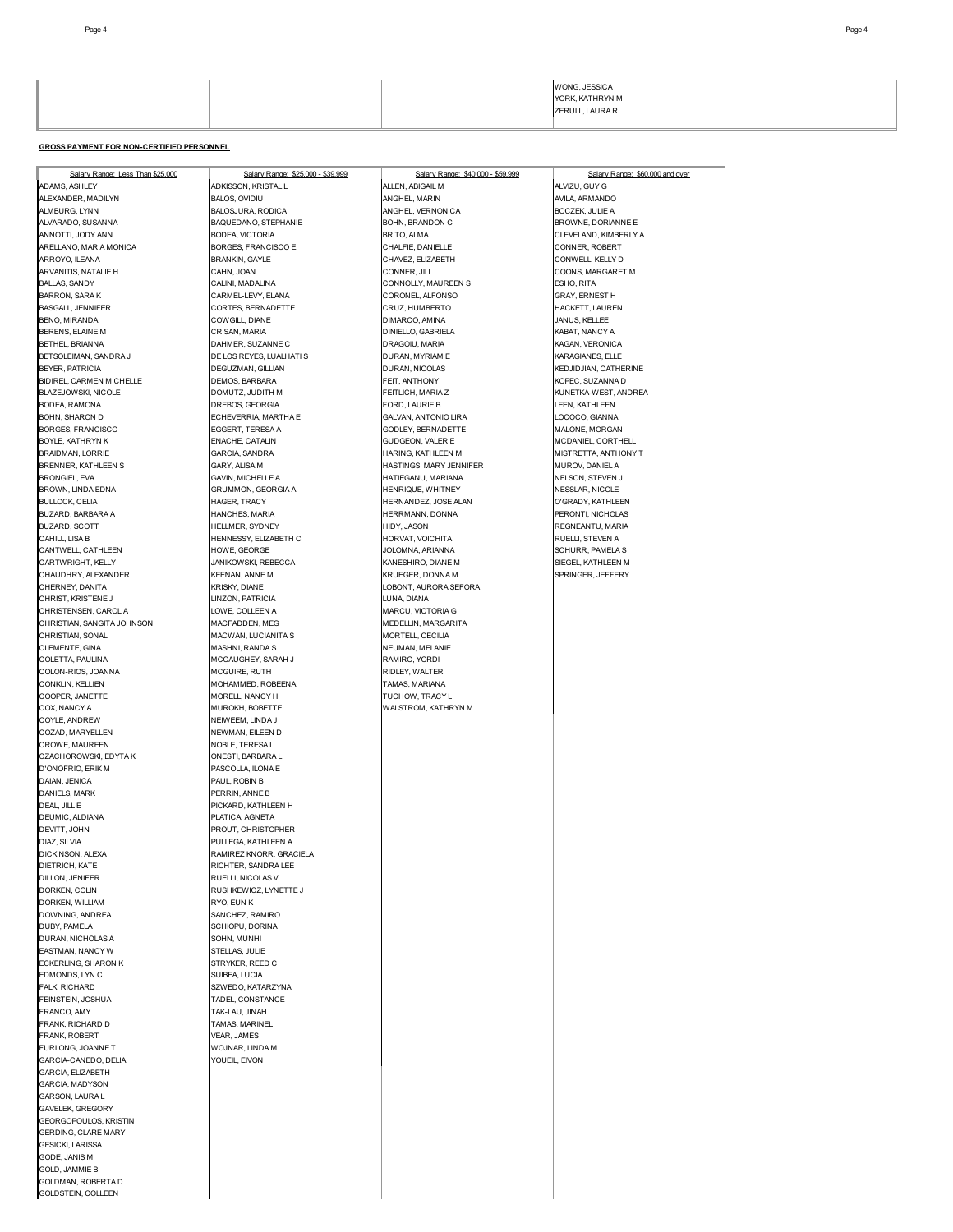| GOMEZ, DAVID                                |
|---------------------------------------------|
| GOSSE, MARIANNE A<br>GRAFF WALSH, KATHY J   |
| <b>GRANQUIST, MARY E</b>                    |
| <b>GRAY, ERICK</b><br>GRIFFIS, LYNN A       |
| GROESCH, WENDY L<br>GUERRERO, MARTHA        |
| GURGONE, NICOLE                             |
| HAACK, KEEYAN<br>HABEL-RAMSEY, MANDY        |
| HACKETT, COLIN                              |
| HALL, CHERISE E<br>HAMID, ZEBA              |
| HAMPTON, LINDA K                            |
| HARRINGTON, ANN<br>HARRINGTON, CARRIE       |
| HARTFIELD, CATELYN                          |
| HEIDARI, FABIOLA<br>HERNANDEZ, REGINE       |
| HIGA, BRANDI                                |
| HIGLEY, MARGARET<br>HO, THERESA T           |
| HOKER, CHERYL                               |
| HOLCOMB, MARK<br>HOLT-TURNER, ILENE         |
| HORVAT, CARMELLA                            |
| HOWE, MELANIE<br>HOWLAND, LYNN              |
| HUFF, GUY R                                 |
| IM, SUN HEE<br>INGRAM, ALEXIS               |
| ISMAIL, MEHREEN                             |
| IUHAS, FLOARE<br>JACOBSON, LAUREN           |
| JANCILA, MAUREEN                            |
| JANG, BRITTNEY<br>JASONOWICZ, THERESA M     |
| JOAQUIN, MIGUEL<br>JOHNSON, PATRICIA P      |
| KADDATZ, NATALIE                            |
| KAHAN, ABRAHAM<br>KANESHIRO, BERTRAM        |
| KARTSISTARIS, ANNMARIE                      |
| KASNER, JULIA<br>KEMPER, JACQUELINE R       |
| KHAN, RABIYA                                |
| KLEIN, KATHERINE<br>KRATOCHVIL, GREGORY     |
| LA FAYETTE, TAYLOR                          |
| LA MARCA, ROSA<br>LADOR, MIHAELA L          |
| LALICH, EMILY                               |
| LALICH, MARGARET<br>LANTOLF, HOLLY          |
| LAWLER, KATHRYN<br>LAZANYI, ANA             |
| LEVESQUE, LACEY                             |
| LEVIN, JANICE A<br>LEW, CHUI LING           |
| LI, LYUDMILA                                |
| LIALIOS, ARSALLA<br>LIU, CHING-HSIN         |
| LOPEZ TRONCOSO, CLAUDIA                     |
| LORENTZ, ASTA<br>LUND, SARAH K              |
| LUNDAL, TAMMY                               |
| MACKIMM, COLLEEN<br>MAINZER, WYNN           |
| MAITINO, ROBERT                             |
| MALLORY, KRISTINE<br>MANGINO, SUSAN G       |
| MASHNI, SAM                                 |
| MASTALERZ, HALINA<br>MAYWORM, KATHRYN       |
| MCCALL, KATHERINE MCCALL<br>MCMILLIN, SUSAN |
| MENCHACA, SOPHIA                            |
| MENDOZA, XOCHITL<br>MERENS, NORWIN A        |
| MESHKIAN, ELAHEH                            |
| MEYERS, BARBARA E<br>MITCHELL, JACOB        |
| MITSIOPOULOS, ANGELICA                      |
| MOHAMMED, ROZINA<br>MONDRAGON, XOCHITL      |
| MONTGOMERY, JENNIFER LYNNE                  |
| MOTOU, EVANGELIA<br>MRGUDA, ALMA            |
| NAGELBERG, ERIN                             |
| NEDIC, SUZANA<br>NEIHENGEN, NICOLE          |
|                                             |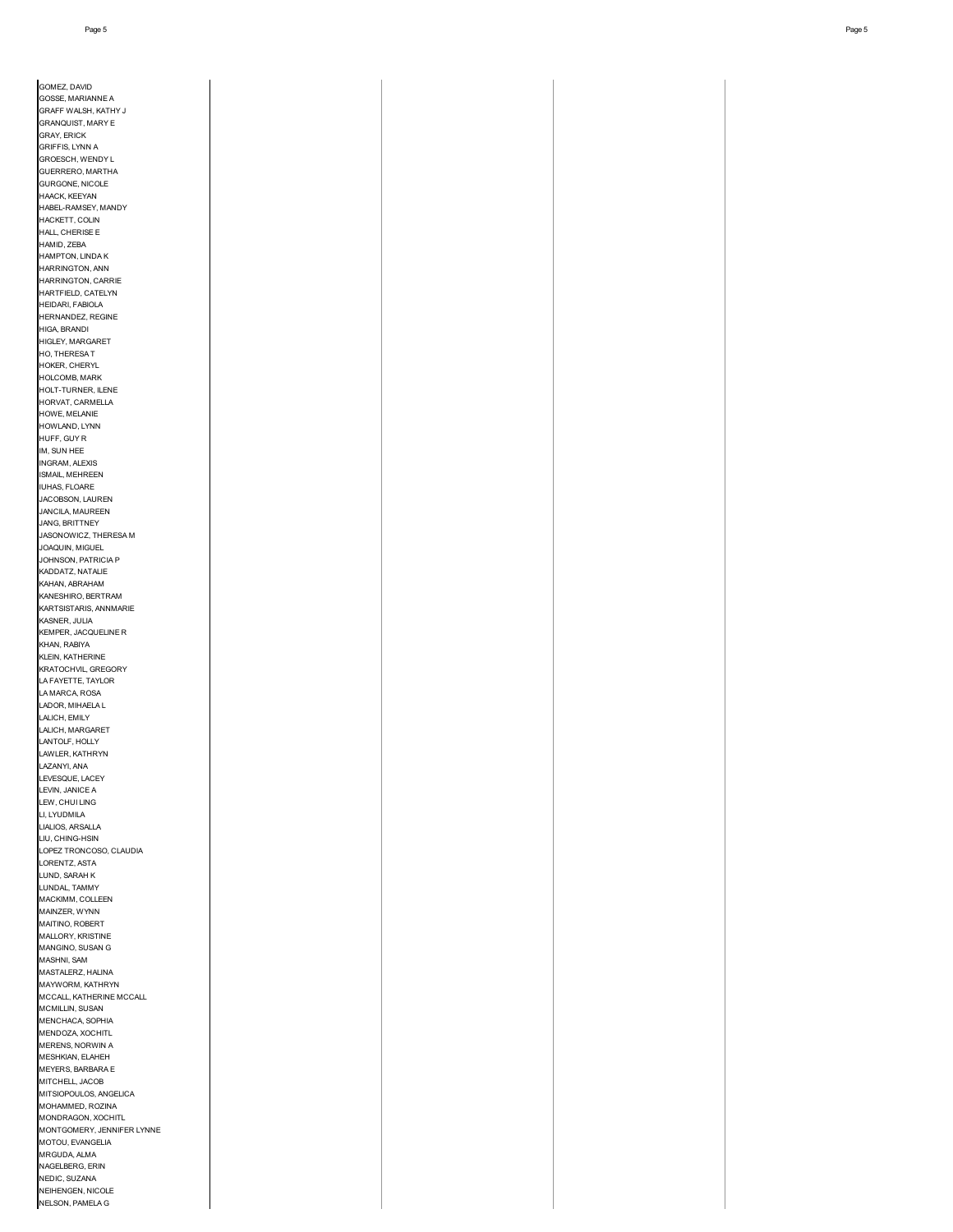| NETZEL, KATHY                                          |
|--------------------------------------------------------|
| NEWBERRY, SUSAN<br>O'ROURKE, MARGUERITE                |
| OLATUNJI, ADEBAYO                                      |
| OPOKA, NATALIA<br>OWCZAREK, MAGDALENA                  |
| PARK, WONYOUNG                                         |
| PARKER, CYNTHIA<br>PASZKIEWICZ, KAREN A                |
| PATEL, KATHRYN                                         |
| PATERAKOS, MARY<br>PEREZ, LEEDY SANDY BEEL             |
| PERLOW, BRITTANY L                                     |
| PERLOW, NAOMI<br>PERLOW, OPAL                          |
| PETKOVIC, RUZICA                                       |
| PETRASH, MARY<br>PETRE, LIDIA                          |
| PETROMANEANTU, MARIA                                   |
| PETROW, MARY<br>PIERMATTEI, CHARLES N                  |
| PODJASEK, JEFFREY                                      |
| PODJASEK, KATHRYN<br>POLLINA, ABBEY                    |
| PROKOPOWICZ, SUSAN J                                   |
| PUYEAR, JEAN<br>RADZINSKI, PAUL                        |
| RAHMAN, KAUSAR                                         |
| RAMOS, PABLO<br>RASMUSSEN, THERESA                     |
| RIERA CHAPA, FLORENCE                                  |
| RIOS, ISABELLA<br>ROBBIN, ROMINA                       |
| ROBERTSON, ZACHARY K                                   |
| ROMEY, JANET<br>ROSENBLUM, RUTH K                      |
| ROWE, AUDREE C                                         |
| ROWE, OLIVIA C                                         |
| SAMPSON, FAY<br>SANDERS, AMY                           |
| SANTOS, RYAN                                           |
| SCHAUMBERGER, KAITLIN<br>SCHMIDT, ELIZABETH            |
| SCHNEIDER, MICHAEL J                                   |
| SCHNELL, KEVIN E<br>SCHWARTZ, JAMIE                    |
| SENGUN, JENNIFER S                                     |
| SERO, NICHOLAS<br>SHAER, NANCY G                       |
| SINGH, KIRAN                                           |
| SKUPIEN, CAROL A<br>SKWERES, ELIZABETH                 |
| SMITH, MARY SUE                                        |
| SNEIDER, SUSAN D<br>SPANJER, JUDY                      |
| STARK, ALEXANDRA                                       |
| STATHOPOULOS, ALEXANDRA<br>STEPHENSON, DONTE           |
| SULLIVAN, JULIE A                                      |
| SZOKE, KATHERINE<br>TAKAGI, NANCY E                    |
| TAKATA, BARBARA A                                      |
| TELICHOWSKA, MALGORZATA<br>THIRUVATRA PISHARATH, SEEMA |
| TISSER, ROBYN                                          |
| TOMICIC, ANDJA<br>TOSH, DAVID S                        |
| TRACY, ELIZABETH                                       |
| TRAN, VIVIAN<br>TRIPON, FELICIA                        |
| TRUSIEWICZ, MAGDALENA                                  |
| TUPY, MILTON J<br>TUTAJ, ANNA                          |
| TZANETATOS, NIKI                                       |
| URQUHART, THERESE<br>VACCARELLO, CHERYL                |
| VADNAL, MARY C                                         |
| VALIJI, MUNIRA<br>VANCE, REBECCA                       |
| VEAR, AMY G                                            |
| VEGA, BRIANA                                           |
| VOSS, KATHLEEN<br>WAGNER, JULIE                        |
| WALEWENDER, MICHAL                                     |
| WEILER, JUDY C<br>WELLS, ANDREA L                      |
| WEST, STEFAN                                           |
| WHITNEY, EDWARD<br>WOLFF, SUSAN J                      |
| WOLOVICK, ALISON S                                     |
| YANES, LISA<br>YOUSSE, CAROLYN R                       |
| ZAJDA, JESSICA                                         |
|                                                        |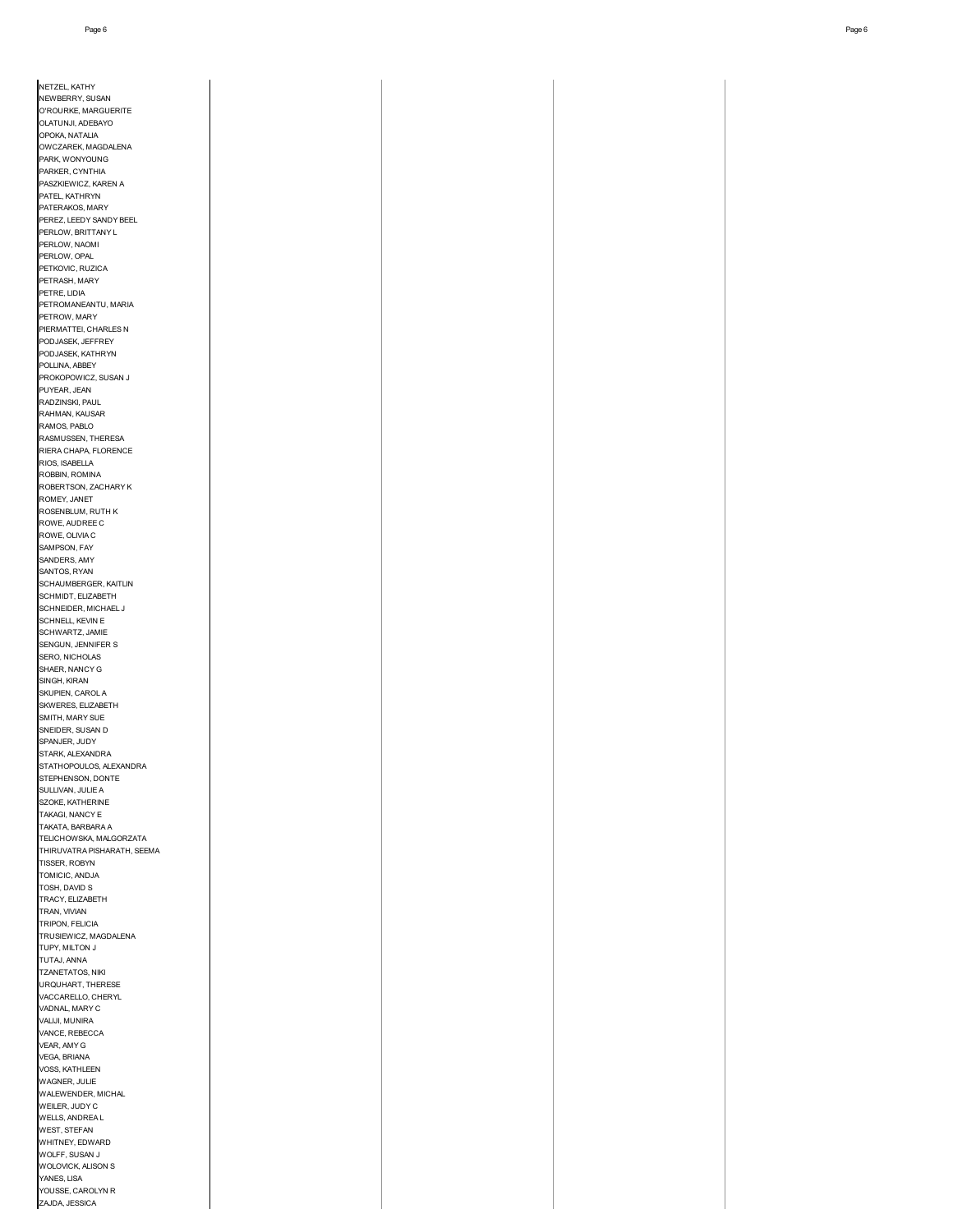| ZENZOLA, MARY<br>ZIGMAN. JOAN L |  |  |
|---------------------------------|--|--|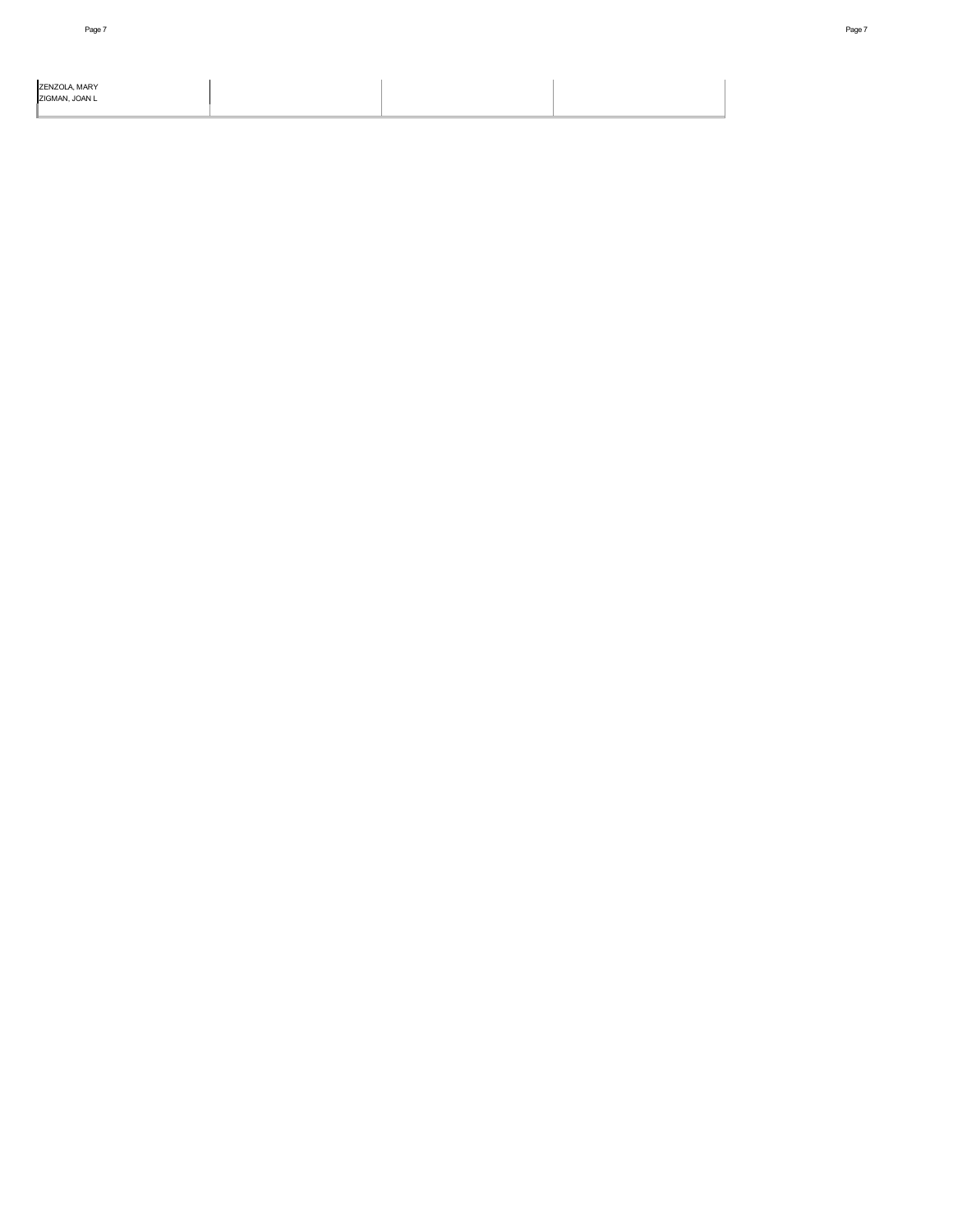## **Payments over \$2,500, excluding wages and salaries.**

## *This listing must be published in the local newspaper, sent to ISBE, and retained within your district/joint agreement administrative office for public inspection*

# GLENVIEW SCHOOL DISTRICT 34

## 05-016-0340-04

| Person. Firm. or Corporation          | Aggregate Amount | Person, Firm, or Corporation             | Aggregate Amount |
|---------------------------------------|------------------|------------------------------------------|------------------|
| IHEALTH CARE SERVICE CORPORATION      | 10,090,874.86    | <b>GREAT MINDS LLC</b>                   | 11,641.29        |
| NICHOLAS & ASSOCIATES, INC.           | 5,776,554.15     | <b>DSN GROUP</b>                         | 11,476.00        |
| FGM ARCHITECTS INC.                   | 4,859,873.10     | <b>IS CORP</b>                           | 11,400.00        |
| ALLTOWN BUS SERVICE, INC              | 3,085,966.00     | <b>CUSTOM INK</b>                        | 10,958.54        |
| <b>NSSED</b>                          | 870.822.64       | <b>BOOK STALL</b>                        | 10,685.86        |
| <b>APPLE EDUCATION</b>                | 865,339.75       | NEUCOM, LLC                              | 10,564.75        |
| SAFEWAY TRANSPORTATION SERVICES       | 759,697.00       | <b>BOOKSOURCE, THE</b>                   | 10,465.88        |
| AEP ENERGY, INC.                      | 548.310.14       | THE BIG BLUE BOX                         | 10,301.00        |
| GORDON FOOD SERVICE, INC.             | 386,082.48       | VETERAN'S FLOORS INC.                    | 9,995.00         |
| <b>ALLIED BENEFIT SYSTEMS</b>         | 310,265.08       | <b>CYBER ACOUSTICS, LLC</b>              | 9,900.00         |
| SYMMETRY ENERGY SOLUTIONS, LLC        | 211,283.28       | <b>ULINE</b>                             | 9,644.76         |
| AMAZON CAPITAL SERVICES, INC          | 192,951.81       | KEY2ED, INC.                             | 9,570.00         |
| ROBERTS ENVIRONMENTAL CONTROL CORP.   | 189,482.60       | MIDWEST EDUCATIONAL FURNISHINGS, INC     | 9,508.80         |
| CDW GOVERNMENT, INC                   | 181,563.03       | ETECH PARTS PLUS LLC                     | 9,338.30         |
| <b>GREEN DRY SOLUTIONS</b>            | 150,174.05       | <b>JOSHUA SAUER</b>                      | 9,150.00         |
| <b>NSSEO</b>                          | 147,457.55       | <b>DILIGENT CORPORATION</b>              | 9,000.00         |
| IMAGINE LEARNING, INC.                | 118,000.00       | NEWS-2-YOU                               | 8,890.84         |
| <b>PRIMARY RESOURCES</b>              | 110,646.70       | <b>EDPUZZLE</b>                          | 8,800.00         |
| MCGRAW HILL SCHOOL EDUCATION HOLDINGS | 104,361.55       | RENZI & ASSOCIATES, INC.                 | 8,750.00         |
| RELIASTAR LIFE INSURANCE COMPANY      | 98,028.06        | <b>FREUND SERVICE COMPANY</b>            | 8,713.26         |
| <b>GET FRESH PRODUCE, INC.</b>        | 95,956.26        | PALOS SPORTS/SCHOOL HEALTH CORPORATIO    | 8,684.38         |
| SOARING EAGLE ACADEMY                 | 94,492.26        | <b>TOBII DYNAVOX LLC</b>                 | 8,668.40         |
| <b>HEINEMANN</b>                      | 93,846.45        | PROJECT LEAD THE WAY, INC.               | 8,620.00         |
| <b>HYDE PARK DAY SCHOOL</b>           | 89,914.50        | SOUTHPAW ENTERPRISES, INC.               | 8,534.55         |
| <b>COMCAST BUSINESS</b>               | 86,238.37        | <b>WCEPS</b>                             | 8,530.00         |
| <b>FOLLETT SCHOOL SOLUTIONS</b>       | 81,414.93        | ANDERSON LOCK                            | 8,381.89         |
| <b>BOB'S DAIRY SERVICE</b>            | 79,613.99        | <b>GOPHER SPORT</b>                      | 8,311.13         |
| SUNBELT STAFFING, LLC                 | 76,182.50        | BR ATHLETIC FACILITY PRODUCTS & SERVICES | 8,288.00         |
| <b>GALLAGHER BENEFIT SERVICES</b>     | 75,000.00        | PITNEY BOWES PURCHASE POWER              | 8,275.51         |
| <b>GRAINGER, INC</b>                  | 65,113.03        | <b>CHICAGO FILTER SUPPLY</b>             | 8,274.28         |
| <b>VILLAGE OF GLENVIEW</b>            | 64,150.45        | MICHAEL'S UNIFORM COMPANY                | 8,165.99         |
| SPECIAL NEEDS COMMUNITY LINKS, LLC    | 63,958.00        | <b>MULTIVISTA</b>                        | 8,100.00         |
| ALTORFER INDUSTRIES INC.              | 61,370.00        | <b>ILLINOIS STATE POLICE</b>             | 8,000.00         |
| BIG TOP TENT AND PARTY RENTALS, LLC   | 60,212.50        | <b>MIDLAND PAPER</b>                     | 7,884.00         |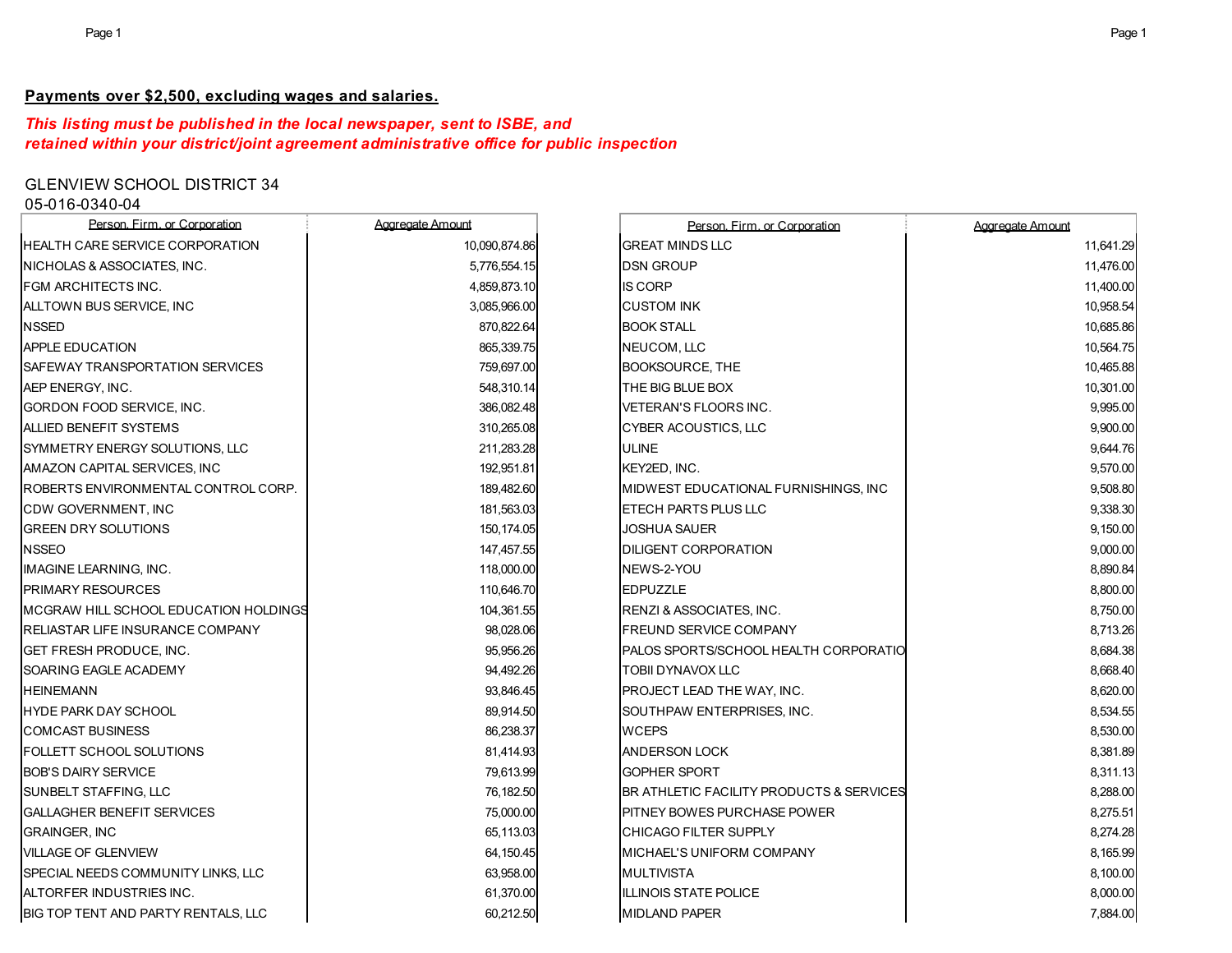| HIMES PETRARCA & FESTER, ATTORNEYS        | 58,897.50   | <b>SCHOOL DATEBOOKS</b>                | 7,392.46 |
|-------------------------------------------|-------------|----------------------------------------|----------|
| JENSEN'S PLUMBING & HEATING, INC.         | 58,458.82   | <b>FITNESS WEAR, INC</b>               | 7,383.25 |
| SANTUCCI PLUMBING INC                     | 57,257.00   | PITNEY BOWES GLOBAL FINANCIAL SERVICES | 7,298.53 |
| <b>COVE SCHOOL</b>                        | 56,875.82   | ANDERSON PEST SOLUTIONS                | 7,203.30 |
| EMERALD RESTAURANT SERVICE INC.           | 56,719.82   | MIDWEST MOVING AND STORAGE, INC.       | 7,162.50 |
| AT&T                                      | 56,166.76   | MAKEMUSIC INC.                         | 7,070.00 |
| POWERSCHOOL GROUP LLC                     | 54,584.80   | ESSCOE, LLC                            | 6,907.50 |
| TEE JAY COMPANY, INC.                     | 53,652.00   | <b>PADLET</b>                          | 6,797.00 |
| MAINE TOWNSHIP SCHOOL TREASURER           | 49,528.18   | PEAR DECK, INC.                        | 6,750.00 |
| <b>IXL LEARNING</b>                       | 49,420.00   | <b>ENERGYTEES</b>                      | 6,725.85 |
| <b>ARAMARK</b>                            | 49,333.00   | THYSSENKRUPP ELEVATOR CORP             | 6,599.94 |
| <b>COMMITTEE FOR CHILDREN</b>             | 48,669.72   | <b>WAREHOUSE DIRECT</b>                | 6,575.78 |
| <b>CHEMCRAFT INDUSTRIES</b>               | 46,939.35   | COUGHLAN COMPANIES LLC                 | 6,569.26 |
| PARIDAD EDUCATIONAL CONSULTING, INC       | 46,000.00   | <b>GREAT BOOKS FOUNDATION</b>          | 6,472.20 |
| JAMF SOFTWARE, LLC                        | 45,600.00   | I LOVE TO READ IN SPANISH LLC          | 6,422.00 |
| <b>ARLYN SCHOOL</b>                       | 45,260.48   | CHARLES EQUIPMENT ENERGY SYSTEMS LLC   | 6,339.19 |
| <b>SCHOOLOGY INCORPORATED</b>             | 45,145.33   | <b>HERFF JONES INC</b>                 | 6,301.98 |
| ABS GRAPHICS, INC                         | 44,390.00   | <b>SUCCESS BY DESIGN INC</b>           | 6,107.90 |
| CHANGE ACADEMY AT LAKE OF THE OZARKS      | 42,871.13   | <b>SAGE PUBLICATIONS</b>               | 6,095.61 |
| HIGHLAND PARK FORD/LINCOLN                | 42,372.94   | <b>IMEG CORP</b>                       | 6,000.00 |
| SONITROL CHICAGOLAND NORTH                | 40,882.54   | SWANK MOVIE LICENSING USA              | 5,956.00 |
| YOUTH SERVICES OF GLENVIEW/NB             | 40,364.00   | ARC DOCUMENT SOLUTIONS LLC             | 5,900.00 |
| <b>BANNER PLUMBING SUPPLY</b>             | 38,788.24   | JON-DON, LLC                           | 5,879.84 |
| <b>NWEA</b>                               | 38,750.00   | UNITED RADIO COMMUNICATIONS            | 5,768.97 |
| HAUSER, IZZO, PETRARCA, GLEASON & STILLMA | 38,082.52   | NORTHWEST ELECTRICAL SUPPLY            | 5,756.91 |
| KRAUSE ELECTRICAL CONTRACTORS INC.        | 37,796.65   | <b>N-ABLE TECHNOLOGIES LTD</b>         | 5,751.61 |
| STAPLES BUSINESS ADVANTAGE                | 37, 137. 75 | COMMUNICATE & CONNECT THERAPY, LLC     | 5,720.00 |
| LAKESHORE RECYCLING SYSTEMS               | 35,876.13   | G & O THERMAL SUPPLY C0.               | 5,668.86 |
| SKYWARD ACCOUNTING DEPT                   | 35,677.50   | SIGNMEUP INC.                          | 5,610.00 |
| <b>VERIZON WIRELESS</b>                   | 35,259.34   | THINKCERCA.COM, INC.                   | 5,550.00 |
| SAVVAS LEARNING COMPANY LLC               | 34,998.19   | COOPERATIVE STRATEGIES, LLC            | 5,500.00 |
| HODGES, LOIZZI, EISENHAMMER,RN            | 34,951.38   | PSST, LLC                              | 5,179.20 |
| <b>HYGIENEERING INC</b>                   | 34,603.00   | <b>STERICYCLE INC</b>                  | 5,140.80 |
| CAS SECURITY HOLDINGS, LLC                | 34,051.74   | <b>RAPTOR TECHNOLOGIES, LLC</b>        | 5,130.00 |
| GARVEY'S OFFICE PRODUCTS                  | 33,732.95   | QUENCH USA, INC                        | 5,109.48 |
| PANORAMA EDUCATION, INC.                  | 31,662.00   | <b>SMORE</b>                           | 5,037.92 |
| <b>FINALSITE</b>                          | 30,775.00   | <b>MEGHAN M HARGRAVE LLC</b>           | 5,000.00 |
| PEASE PLASTICS, INC.                      | 30,190.00   | JOHNSON CONTROLS FIRE PROTECTION LP    | 4,950.00 |
| LEARNING A-Z                              | 29,794.72   | ZELLER AND ASSOCIATES, LLC             | 4,884.23 |
| EMBRACE SOFTWARE FOR EDUCATORS            | 29,657.00   | <b>HEGGERTY PHONEMIC AWARENESS</b>     | 4,776.18 |
| FRANK COONEY COMPANY                      | 29,347.76   | <b>CURRICULUM ASSOCIATES LLC</b>       | 4,762.32 |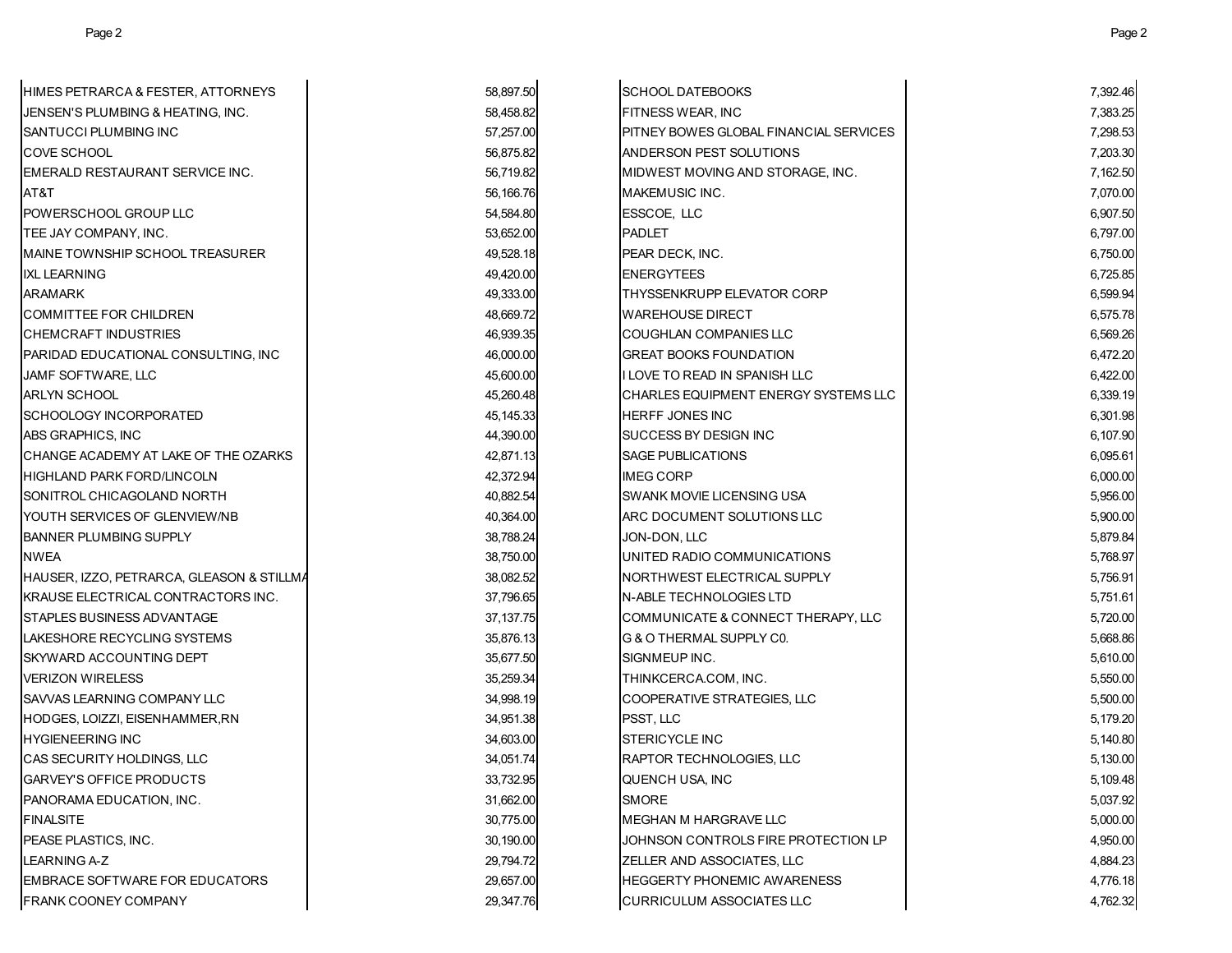| STM BAGS LLC                         | 29,235.93 | J.W. PEPPER & SON, INC.                 | 4,756.59 |
|--------------------------------------|-----------|-----------------------------------------|----------|
| MS. PAULA, SLP                       | 28,912.50 | MITTERA GROUP, LLC                      | 4,725.00 |
| KRIHA BOUCEK LLC                     | 27,849.00 | LAUTERBACH & AMEN, LLP                  | 4,610.00 |
| BRITTEN WOODWORKS, INC.              | 27,079.00 | <b>SCHOLASTIC LIBRARY PUBLISHING</b>    | 4,522.00 |
| SUSAN M MEYER                        | 26,500.00 | <b>COMMUNITY HEALTH WORKS</b>           | 4,520.00 |
| <b>GENESIS TECHNOLOGIES</b>          | 26,452.71 | <b>FORMATIVE PSYCHOLOGICAL SERVICES</b> | 4,500.00 |
| PEARSON (ASSESSMENT GROUP)           | 26,303.68 | <b>STATUS SOLUTIONS LLC</b>             | 4,400.00 |
| VISION SERVICE PLAN                  | 26.297.72 | <b>MELANIE EILERS</b>                   | 4,375.00 |
| ALLHEART                             | 25,865.50 | MALCOR ROOFING OF ILLINOIS              | 4,369.48 |
| FRONTLINE TECHNOLOGIES GROUP LLC     | 25,478.98 | THE MATH LEARNING CENTER                | 4,280.00 |
| PRINTWELL PRINTING                   | 25,470.92 | EVERYDAY SPEECH LLC                     | 4,274.81 |
| GO TECHNOLOGY GROUP, INC.            | 25,375.00 | AMERICAN HOIST & MANLIFT, INC           | 4,272.00 |
| NETWORK SERVICES COMPANY             | 25,359.00 | <b>POLAR ELECTRO</b>                    | 4,228.60 |
| HOUGHTON MIFFLIN HARCOURT            | 24,468.20 | <b>TEACHER'S DISCOVERY</b>              | 4,164.20 |
| ACE HARDWARE                         | 24,362.42 | <b>AFFILIATED PARTS</b>                 | 4,144.09 |
| DON JOHNSTON INCORPORATED            | 23,901.60 | SOUTHEAST LOCK SUPPLY LLC               | 4,122.50 |
| SEESAW LEARNING, INC.                | 23,750.00 | HOFFMANN STRINGS LTD                    | 4,115.00 |
| HOME DEPOT                           | 23,292.85 | <b>WESTMONT INTERIOR SUPPLY HOUSE</b>   | 3,957.60 |
| <b>DAM EXCAVATION &amp; CONCRETE</b> | 23,225.00 | <b>JUNIOR LIBRARY GUILD</b>             | 3,944.30 |
| HUMANEX VENTURES LLC                 | 23,200.00 | THERMOSYSTEMS, LLC                      | 3,940.63 |
| PM MUSIC CENTER                      | 22,827.47 | ARONSON AND ASSOCIATES, LTD             | 3,900.00 |
| SCHOOLKIDZ.COM LLC                   | 21,674.00 | TEACHERS COLLEGE READING                | 3,900.00 |
| MYLP                                 | 21,276.87 | <b>COTG</b>                             | 3,857.00 |
| VOYAGER SOPRIS LEARNING, INC.        | 21,191.50 | EDWARD DON & COMPANY, LLC               | 3,853.89 |
| HOME DEPOT PRO (SUPPLY WORKS)        | 20,441.24 | IL ASSOC OF SCH BUS OFFICIALS           | 3,824.00 |
| CANON FINANCIAL SERVICES, INC        | 20,141.82 | INORTH AMERICAN CORPORATION OF IL       | 3,794.38 |
| FOX VALLEY FIRE & SAFETY             | 20,091.32 | <b>E3 DIAGNOSTICS</b>                   | 3,620.00 |
| BRAINPOP LLC                         | 19,947.60 | WORLD BOOK SCHOOL AND LIBRARY           | 3,600.00 |
| TELCOM INNOVATIONS GROUP, LLC        | 19,896.06 | <b>SCHOLASTIC BOOK FAIRS</b>            | 3,597.26 |
| T-MOBILE                             | 19,802.92 | ZOOM VIDEO COMMUNICATIONS, INC.         | 3,589.48 |
| SIX FLAGS GREAT AMERICA              | 19,595.00 | DEHNE LAWN & GARDEN EQUIP               | 3,558.00 |
| OCONOMOWOC DEVELOPMENTAL TRAINING C  | 19,546.50 | SECURLY INC.                            | 3,500.00 |
| JOHNSON CONTROLS INC                 | 19,323.43 | SCHOLASTIC TESTING SERVICES, INC        | 3,462.55 |
| CHICAGO LITERACY GROUP LLC           | 18,675.00 | BARR MECHANICAL SALES, INC.             | 3,421.25 |
| CUSTOM EDUCATION SOLUTION, INC.      | 18,542.57 | 4ALLPROMOS                              | 3,410.24 |
| NARANGEREL BANZRAGCH                 | 17,900.36 | <b>COMPASS HEALTH CENTER</b>            | 3,376.98 |
| FIRST SECURITY SYSTEMS, INC          | 17,711.50 | NDEVIX CORP.                            | 3,360.00 |
| FAMILY SERVICE CENTER                | 17,650.00 | DIDAX EDUCATIONAL RESOURCES, INC.       | 3,357.30 |
| FORECAST 5 ANALYTICS                 | 16,613.00 | <b>EBSCO</b>                            | 3,319.39 |
| HAWTHORN ASSOCIATES OF LAKE COUNTY   | 16,525.54 | <b>IELEMENTAL SOLUTIONS LLC</b>         | 3,315.60 |
| P&P CONSULTING, LLC                  | 16,200.00 | <b>CENGAGE LEARNING</b>                 | 3,284.87 |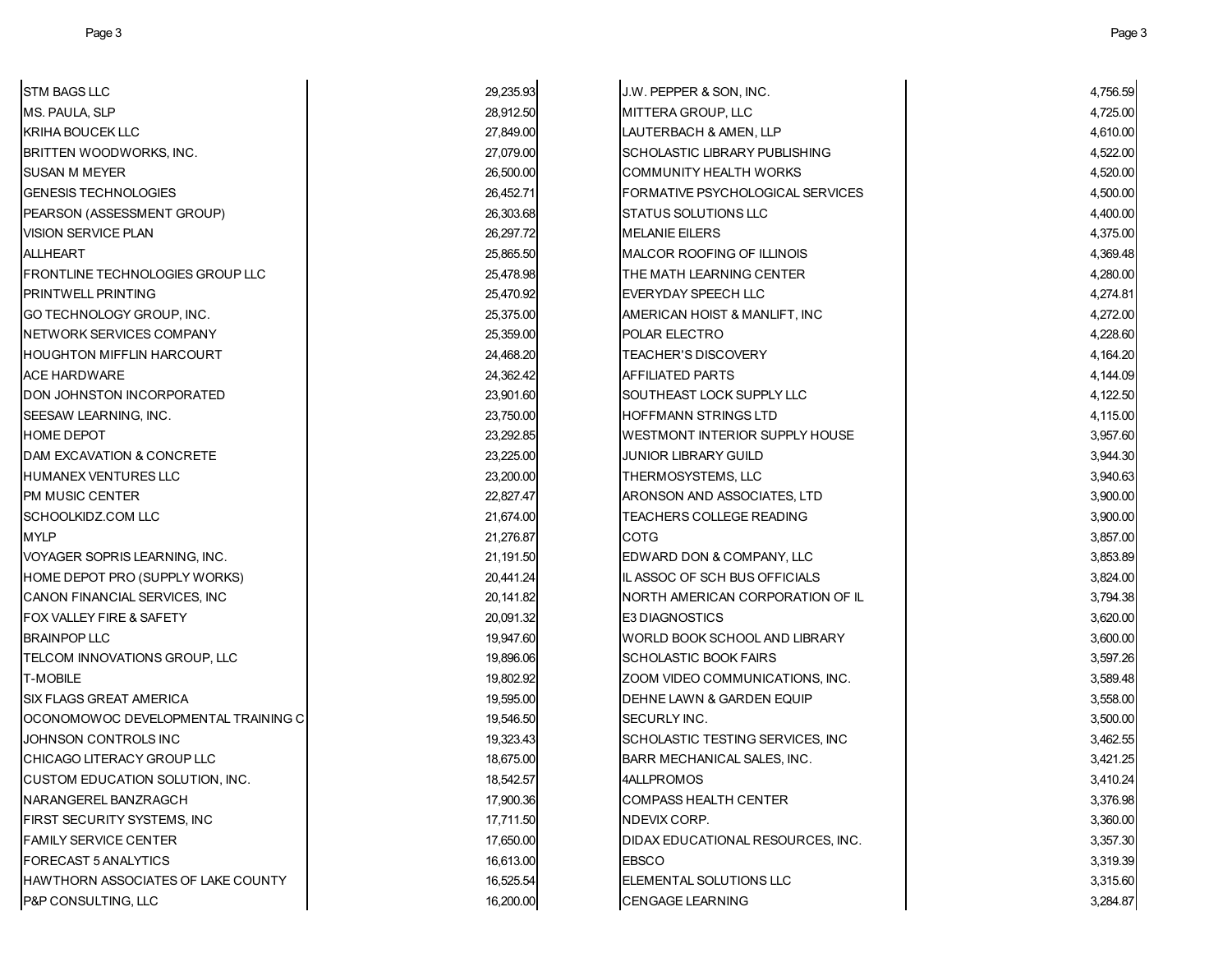| THE ART OF EDUCATION UNIVERSITY, LL    | 15,892.50 | RAYMOND JAMES & ASSOCIATES, INC         | 3,250.00 |
|----------------------------------------|-----------|-----------------------------------------|----------|
| THERAPY TRAVELERS. LLC                 | 15,708.00 | IREADING WRITING PROJECT NETWORK. LLC   | 3,250.00 |
| TYLER TECHNOLOGIES, INC                | 15,324.07 | CRISIS PREVENTION INSTITUTE, INC.       | 3,248.60 |
| PRENTKE ROMICH COMPANY                 | 15,009.98 | TEACHING STRATEGIES, INC.               | 3,230.00 |
| <b>HERFF JONES YEARBOOKS</b>           | 14,742.94 | <b>ISAFE ENTERPRISES LLC</b>            | 3,200.00 |
| CORE                                   | 14,508.00 | LEARNING ALLY, INC.                     | 3,198.00 |
| <b>IASB</b>                            | 14,502.00 | <b>DEBBIE AZEN &amp; ASSOCIATES</b>     | 3,120.00 |
| EVOY KAMSCHULTE JACOBS & CO. LLP       | 14,500.00 | LAKE COOK DISTRIBUTORS, INC.            | 3,060.11 |
| <b>COMPSYCH</b>                        | 14,188.32 | PERIPOLE INC                            | 3,024.09 |
| WILSON LANGUAGE TRAINING CORPORATION   | 13,893.12 | <b>BABY'S GOT BUNDT, INC.</b>           | 2,992.00 |
| A. MESSE SUPPLY, CORP                  | 13,820.80 | <b>UCP</b>                              | 2,952.00 |
| BLICK ART MATERIALS LLC                | 13,818.46 | <b>ALBERTO HERNANDEZ</b>                | 2,950.00 |
| SCHOOL SPECIALTY, LLC                  | 13,791.19 | IILLINOIS ASSOCIATION OF SCHOOL ADMI    | 2,911.15 |
| REPRO GRAPHICS, INC.                   | 13,423.83 | <b>READ NATURALLY, INC.</b>             | 2,878.00 |
| <b>JEAN S TOM</b>                      | 13,346.95 | DREISLILKER ELECTRICAL MOTORS INC       | 2,789.95 |
| REALLY GREAT READING COMPANY, LLC      | 12,997.50 | <b>IRIVAL5 TECHNOLOGIES CORPORATION</b> | 2,787.86 |
| UNITED STATES ALLIANCE FIRE PROTECTION | 12,777.00 | LALOS MEXICAN RESTAURANT                | 2,760.00 |
| LEARNING BY DESIGN, INC.               | 12,522.60 | <b>DEMCO</b>                            | 2,756.82 |
| <b>SCHOLASTIC</b>                      | 12.445.42 | UNITED STATES TREASURY                  | 2,719.81 |
| RIVERSIDE INSIGHTS                     | 12,420.00 | <b>C AMES CONSTRUCTION</b>              | 2,685.00 |
| <b>GRADUATION SOURCE LLC</b>           | 12,337.56 | DOCUSIGN, INC.                          | 2,624.99 |
| UNIVERSAL PUBLISHING                   | 12,132.64 | <b>TCI</b>                              | 2,616.00 |
| ALPHA BAKING CO. INC.                  | 12,054.86 | <b>BARNES &amp; NOBLE</b>               | 2,587.83 |
| <b>GOODMAN ELECTRICAL SUPPLY</b>       | 12,026.08 | <b>ISAM JARAMILLO</b>                   | 2,568.00 |
| MIDWEST SALT, LLC                      | 12,014.80 | <b>BATTERIES PLUS LLC</b>               | 2,550.16 |
| EPS-EDUCATORS PUBLISHING SERVICE       | 11,903.54 |                                         |          |
|                                        |           |                                         |          |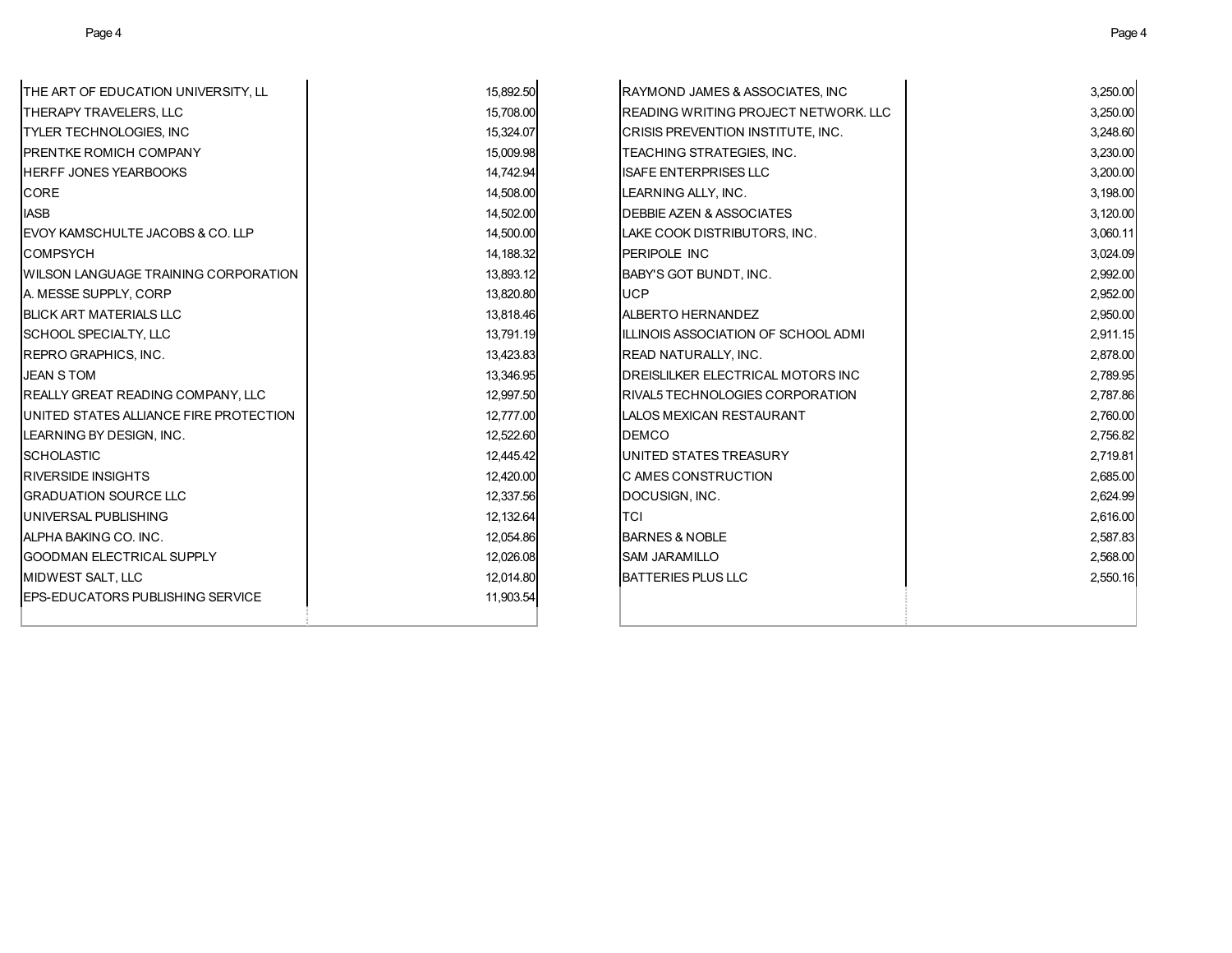### **PAYMENTS TO PERSON, FIRM, OR CORPORATION OF \$1,000 TO \$2,500**

*This listing must be sent to ISBE and retained within your district/jointagreement administrative office for public inspection.*

# **GLENVIEW SCHOOL DISTRICT 34**

# **05-016-0340-04**

## **Payments of \$1,000 to \$2,500, excluding wages and salaries**

| Person. Firm. or Corporation               | Aggregate Amount | Person, Firm, or Corporation                | Aggregate Amount |
|--------------------------------------------|------------------|---------------------------------------------|------------------|
| <b>IKURTZ PSYCHOLOGY CONSULTING P.C.</b>   | 2,500.00         | <b>WEST MUSIC CO</b>                        | 1,596.74         |
| <b>MHS</b>                                 | 2,481.25         | MARCIA BRENNER ASSOCIATES, LLC              | 1,584.00         |
| <b>ESTHER PARK</b>                         | 2,400.00         | <b>R82 INC.</b>                             | 1,551.95         |
| <b>DUPAGE FEDERATION ON HUMAN SERVICES</b> | 2,400.00         | ACCO BRANDS USA LLC                         | 1,514.13         |
| PALMITA SCHOOL PSYCH SERVICES              | 2,400.00         | JONES SCHOOL SUPPLY CO., INC.               | 1,506.45         |
| <b>LEARNWELL</b>                           | 2,394.00         | <b>CLASS CREATOR LLC</b>                    | 1,502.80         |
| OAKTREE PRODUCTS, INC.                     | 2,318.48         | <b>RENAISSANCE LEARNING</b>                 | 1,500.00         |
| <b>FASTSIGNS</b>                           | 2,313.43         | MOVING IMAGE CONSULTING LLC                 | 1,500.00         |
| IMACGILL & CO.                             | 2,305.54         | <b>DAEDALUS TECHNOLOGIES</b>                | 1,491.50         |
| ILAKESHORE LEARNING MATERIALS              | 2,302.28         | TIME FOR KIDS                               | 1,460.25         |
| LURVEY LANDSCAPE SUPPLY                    | 2,291.40         | CLOSING THE GAP, INC.                       | 1,439.00         |
| <b>FRANK'S GLASS SERVICE, INC.</b>         | 2,291.00         | <b>SHAR PRODUCTS COMPANY</b>                | 1,370.22         |
| INORTH SHORE FACULTY PRACTICE              | 2,280.00         | CLASSB, INC                                 | 1,357.44         |
| <b>1ST AYD CORPORATION</b>                 | 2,255.19         | <b>IINTL INSTITUTE FOR RESTORATIVE PRAC</b> | 1,350.00         |
| <b>BENCHMARK EDUCATION COMPANY</b>         | 2,200.00         | DEKALB MECHANICAL, INC                      | 1,300.00         |
| <b>KAEDEN PUBLISHING</b>                   | 2,160.00         | <b>LEASTERSEALS DUPAGE AND THE FOX VALL</b> | 1,290.00         |
| <b>TUMBLEWEED PRESS. INC.</b>              | 2,156.40         | AMERICAN TIME & SIGNAL CO                   | 1,283.97         |
| <b>GENERATION GENIUS, INC.</b>             | 2,146.50         | <b>SIMO BROTHERS</b>                        | 1,275.00         |
| <b>SOUTH SIDE CONTROL</b>                  | 2,137.91         | <b>IMENARDS - MORTON GROVE</b>              | 1,273.55         |
| <b>HLAVACEK FLORIST</b>                    | 2,117.00         | <b>CADAN TECHNOLOGIES</b>                   | 1,257.69         |
| EFMLA INC.                                 | 2,090.00         | <b>WAIST UP IMPRINTED SPORTSWEAR</b>        | 1,245.88         |
| CONTINUED.COM, LLC                         | 2,047.00         | <b>FLYLEAF PUBLISHING, LLC</b>              | 1,231.59         |
| <b>ISHERWIN-WILLIAMS</b>                   | 2,003.39         | ELEVEN30APPAREL                             | 1,223.04         |
| <b>RUBY LOWINY</b>                         | 2,000.00         | <b>HOUSE OF RENTAL</b>                      | 1,213.57         |
| <b>RUSH NEUROBEHAVIORAL CENTER</b>         | 2,000.00         | <b>BURKE SOUND AND SECURITY CORP</b>        | 1,200.00         |
| ILLINOIS ASSOCIATION OF SCHOOL             | 1,995.00         | <b>GUITAR CENTER STORES, INC.</b>           | 1,186.00         |
| ALTERNATIVE TEACHING, INC.                 | 1,950.00         | ILLINOIS PRINCIPALS ASSOC                   | 1,176.25         |
| ALLIED 100                                 | 1,932.00         | <b>SCHOLASTIC INC. MAGAZINES</b>            | 1,128.52         |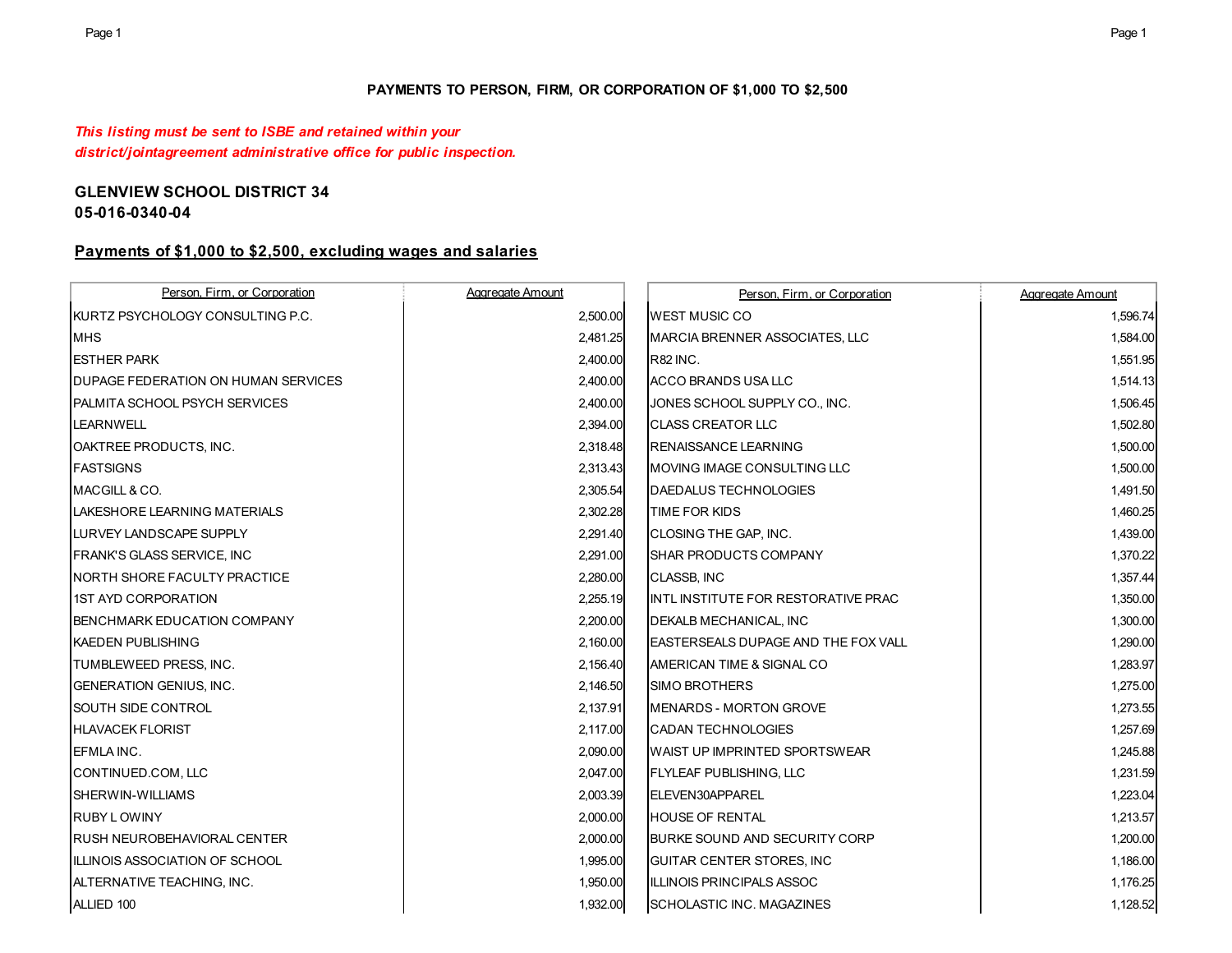| <b>ISANDMEYER'S BOOKSTORE</b>      | 1,905.13 | <b>IMAGE SPECIALTIES</b>                | 1,114.00 |
|------------------------------------|----------|-----------------------------------------|----------|
| <b>IDEFRANCO PLUMBING</b>          | 1,880.70 | BYRDSEED, LLC                           | 1,100.00 |
| <b>ISOUTHWEST STRINGS</b>          | 1,875.34 | <b>NIPC</b>                             | 1,100.00 |
| <b>ICHRISTENSEN COMPUTER CO.</b>   | 1,828.00 | <b>AT&amp;T MOBILITY</b>                | 1,098.95 |
| <b>ISUPER TEACHER WORKSHEETS</b>   | 1,800.00 | <b>IPRO IMPRINT</b>                     | 1,086.03 |
| NASSP/NJHS                         | 1,790.00 | <b>NSSRA</b>                            | 1,063.00 |
| <b>TWEETBEAM BV</b>                | 1,750.00 | <b>HID GLOBAL CORPORATION</b>           | 1,032.96 |
| <b>ICAROLINA BIOLOGICAL SUPPLY</b> | 1,725.18 | <b>ISTEVE WEISS MUSIC INC.</b>          | 1,019.44 |
| <b>INATIONAL LIFT TRUCK</b>        | 1,693.37 | <b>IJOURNAL &amp; TOPICS NEWSPAPERS</b> | 1,018.57 |
| <b>ISONOVA USA INC.</b>            | 1,654.98 | MFAC, LLC                               | 1,006.00 |
| <b>IDENTISYS</b>                   | 1,647.98 | <b>IMCMASTER-CARR</b>                   | 1,004.59 |
| BARBARA'S BALLOONS, INC            | 1,600.00 |                                         |          |
|                                    |          |                                         |          |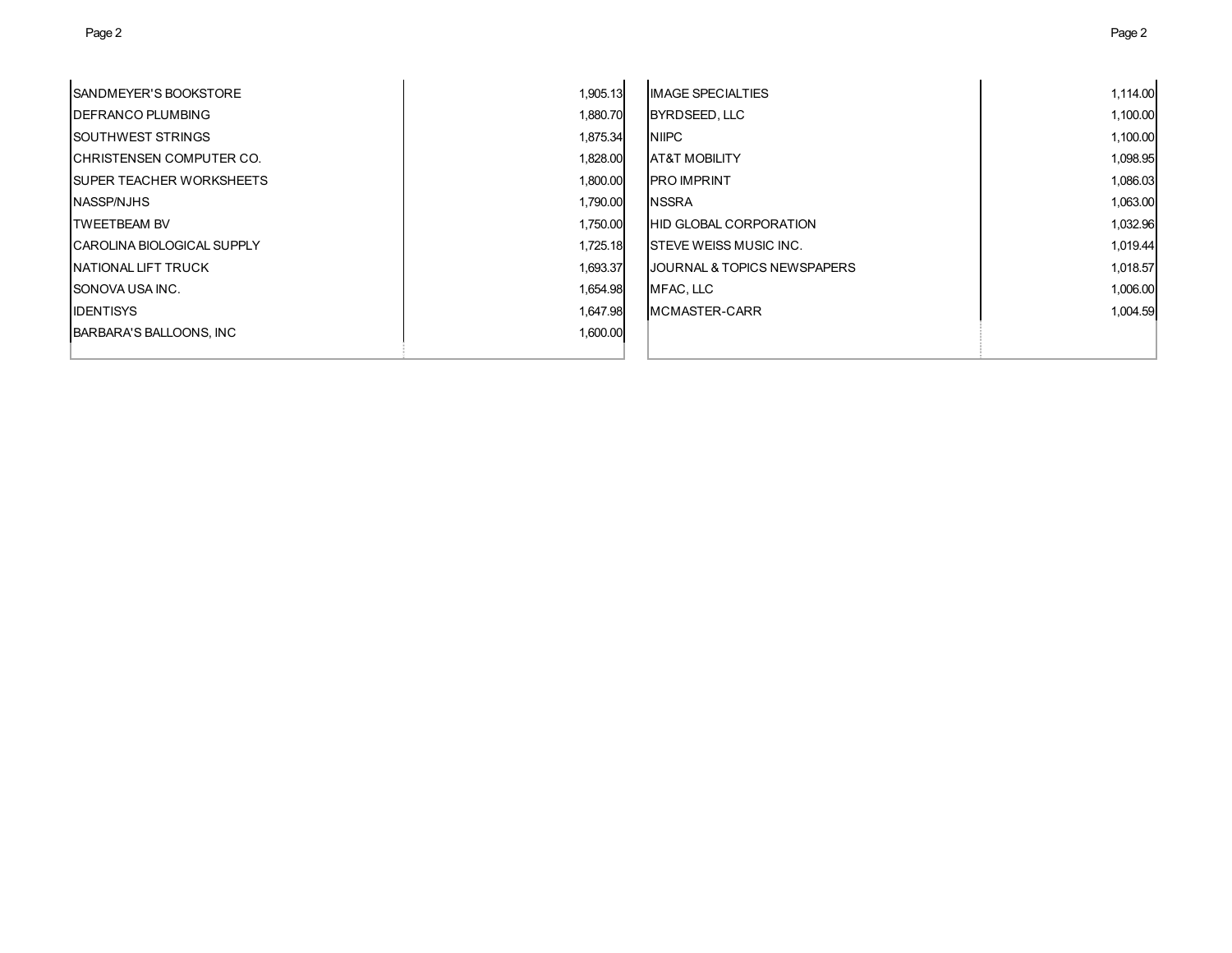### **PAYMENTS TO PERSON, FIRM, OR CORPORATION OF \$500 TO \$999**

### *This listing must be retained within your district/joint agreement administrative office for public inspection.*

### **GLENVIEW SCHOOL DISTRICT 34 05-016-0340-04**

### **Payments of \$500 to \$999, excluding wages and salaries.**

| Person. Firm. or Corporation                    | Aggregate Amount | Person, Firm, or Corporation           | Aggregate Amount |
|-------------------------------------------------|------------------|----------------------------------------|------------------|
| <b>ITHERADAPT PRODUCTS</b>                      |                  | 980.91 IPEVO INC                       | 739.76           |
| <b>IIGSMA DISTRICT EIGHT</b>                    |                  | 970.00 KNOWBUDDY RESOURCES             | 729.34           |
| <b>ID'AGOSTINOS</b>                             |                  | 966.03 SUPER DUPER PUBLICATIONS        | 724.19           |
| AIR PRODUCTS EQUIPMENT COMPANY                  | 965.00 ABT       |                                        | 715.48           |
| <b>COSN</b>                                     |                  | 965.00 SCHOLASTIC BOOK CLUB            | 702.00           |
| <b>FOSSILERA II LLC</b>                         |                  | 960.27 CARROT-TOP INDUSTRIES, INC      | 696.87           |
| <b>ITOUCH OF BEAUTY CARPETING</b>               |                  | 958.00 #SOCIALSCHOOL4EDU               | 695.00           |
| <b>GENERAL PARTS, LLC</b>                       |                  | 956.25 4IMPRINT, INC.                  | 693.44           |
| <b>IHALDEMAN-HOMME/ANDERSON LADD</b>            |                  | 955.00 NOODLETOOLS. INC.               | 690.00           |
| <b>ANDERSON'S BOOKSHOP</b>                      |                  | 950.66 NAPA - GENUINE PARTS COMPANY    | 678.66           |
| <b>ICOUNCIL OF ADMINISTRATORS OF SPECIAL ED</b> |                  | 950.00 ANCORA PUBLISHING               | 674.10           |
| EVAN-MOOR EDUCATIONAL PUB                       |                  | 928.72 AMSTERDAM PRINTING & LITHO      | 669.17           |
| MENARDS - MT. PROSPECT                          |                  | 923.74 HILTI, INC.                     | 656.71           |
| MORNING GLORY FLOWER SHOP                       |                  | 910.00 US GAMES                        | 651.36           |
| R & G CONSULTANTS                               |                  | 901.44 INSPRA                          | 635.00           |
| <b>CAROL GOOSSENS</b>                           |                  | 900.00 REHADAPT NORTH AMERICA          | 634.00           |
| ISTAPLES BUSINESS CREDIT                        |                  | 897.17 CLEAR RATE COMMUNICATIONS, INC. | 633.45           |
| <b>SOCIAL THINKING</b>                          |                  | 886.21 SXSW, LLC                       | 623.00           |
| A&J SEWER SERVICE, INC                          |                  | 885.38 LONE STAR PERCUSSION            | 611.85           |
| <b>INUTOYS LEISURE PROD</b>                     |                  | 872.00 FACTS4ME, INC.                  | 600.00           |
| <b>METALS DEPOT</b>                             |                  | 856.40IMYCONFERENCETIME.COM            | 600.00           |
| LURIE CHILDREN'S                                |                  | 850.00 THE CENTER/IRC                  | 600.00           |
| LINDAMOOD-BELL                                  |                  | 849.00 QUILL                           | 595.65           |
| <b>INTERPRENET</b>                              |                  | 837.28 TERRASLATE PAPER, LLC           | 595.20           |
| <b>PAULA KLUTH CONSULTING</b>                   |                  | 836.00 CHICAGO TRIBUNE                 | 589.98           |
| <b>SWEETWATER SOUND, INC.</b>                   |                  | 815,00 INTEGRITY PROMOTIONS            | 585.00           |
| <b>BOUNCE ATHLETICS</b>                         |                  | 807.00 HELPSYSTEMS                     | 581.63           |
| <b>EQUIPMENT INTERNATIONAL LTD</b>              |                  | 806.31 INCLUSIVE TLC SPECIAL NEEDS     | 570.00           |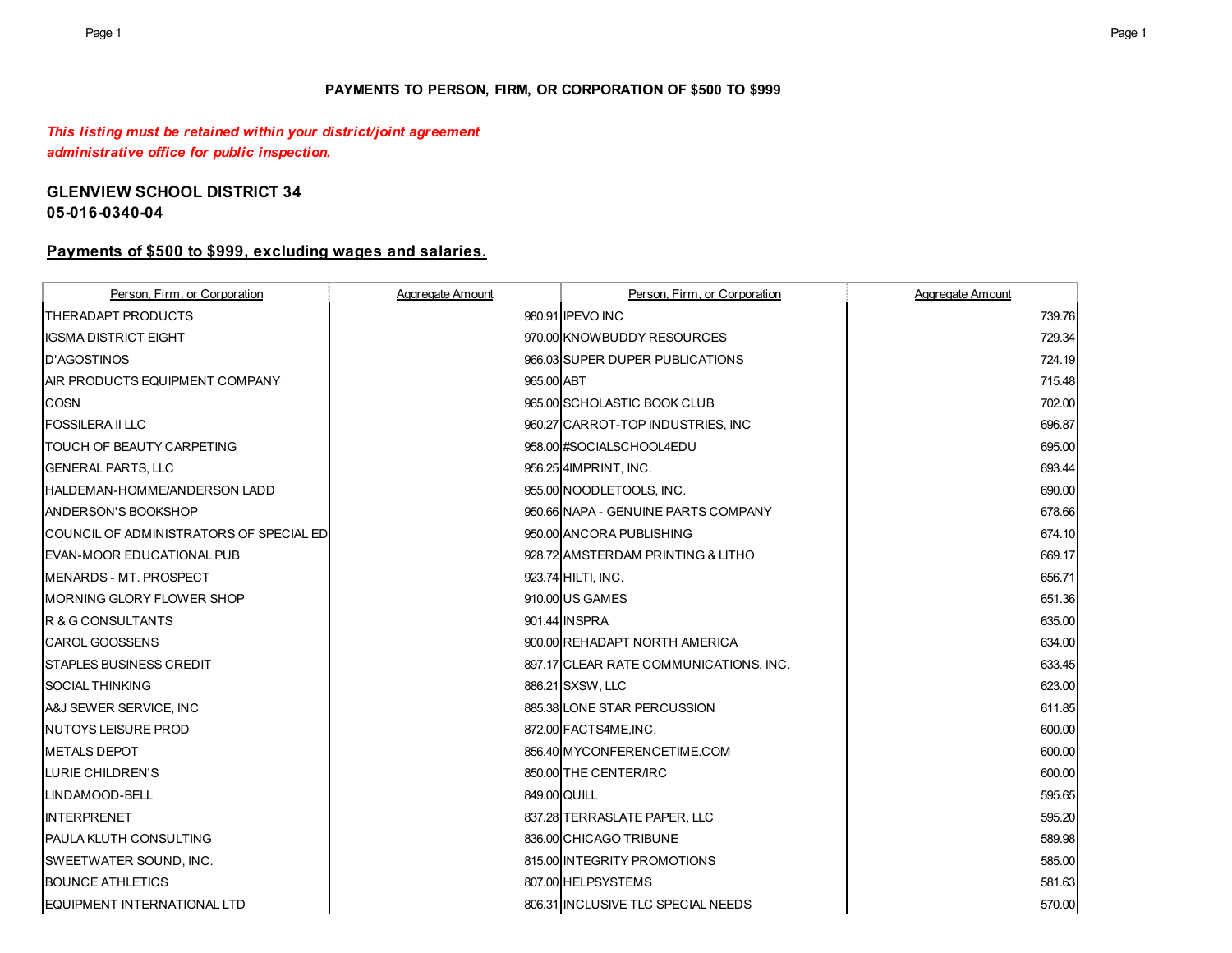| IIL ASSOC FOR GIFTED CHILDREN           |        | 800.00 FIRST BOOK                      | 568.96 |
|-----------------------------------------|--------|----------------------------------------|--------|
| TILLINOIS DIGITAL EDUCATORS ALLIANCE    |        | 796.00 NSPRA                           | 555.00 |
| <b>ICUSTOM AQUARIUM SERVICES</b>        |        | 793.00 TAMI HENRY                      | 550.00 |
| IPANERA BREAD                           |        | 787.89 ROCHESTER 100 INC.              | 531.55 |
| IJM IRRIGATION                          |        | 785.00 BANNERBUZZ                      | 528.12 |
| <b>ISHINEBILEG MAAM</b>                 |        | 780.10 AMAZON WEB SERVICES, INC.       | 527.17 |
| <b>IBREDEMANN FORD IN GLENVIEW</b>      |        | 769.38 ENABLING DEVICES                | 524.85 |
| <b>IESTRELLITA. INC.</b>                |        | 758.29 B&H PHOTO-VIDEO                 | 521.10 |
| <b>IPRO-ED. INC.</b>                    |        | 753.50 AAA LOCK & KEY SECURITY CENTER  | 511.35 |
| <b>ACCESS 4 LEARNING COMMUNITY</b>      |        | 750.00 UNITED AIRLINES                 | 507.20 |
| ICHAMPAIGN-FORD REGIONAL OFFICE OF ED#9 |        | 750.00 ROTARY CLUB OF GLENVIEW SUNRISE | 504.00 |
| <b>REALLY GOOD STUFF, INC.</b>          | 747.01 |                                        |        |
| B&F CONSTRUCTION CODE SERVICES, INC.    | 742.50 |                                        |        |
|                                         |        |                                        |        |